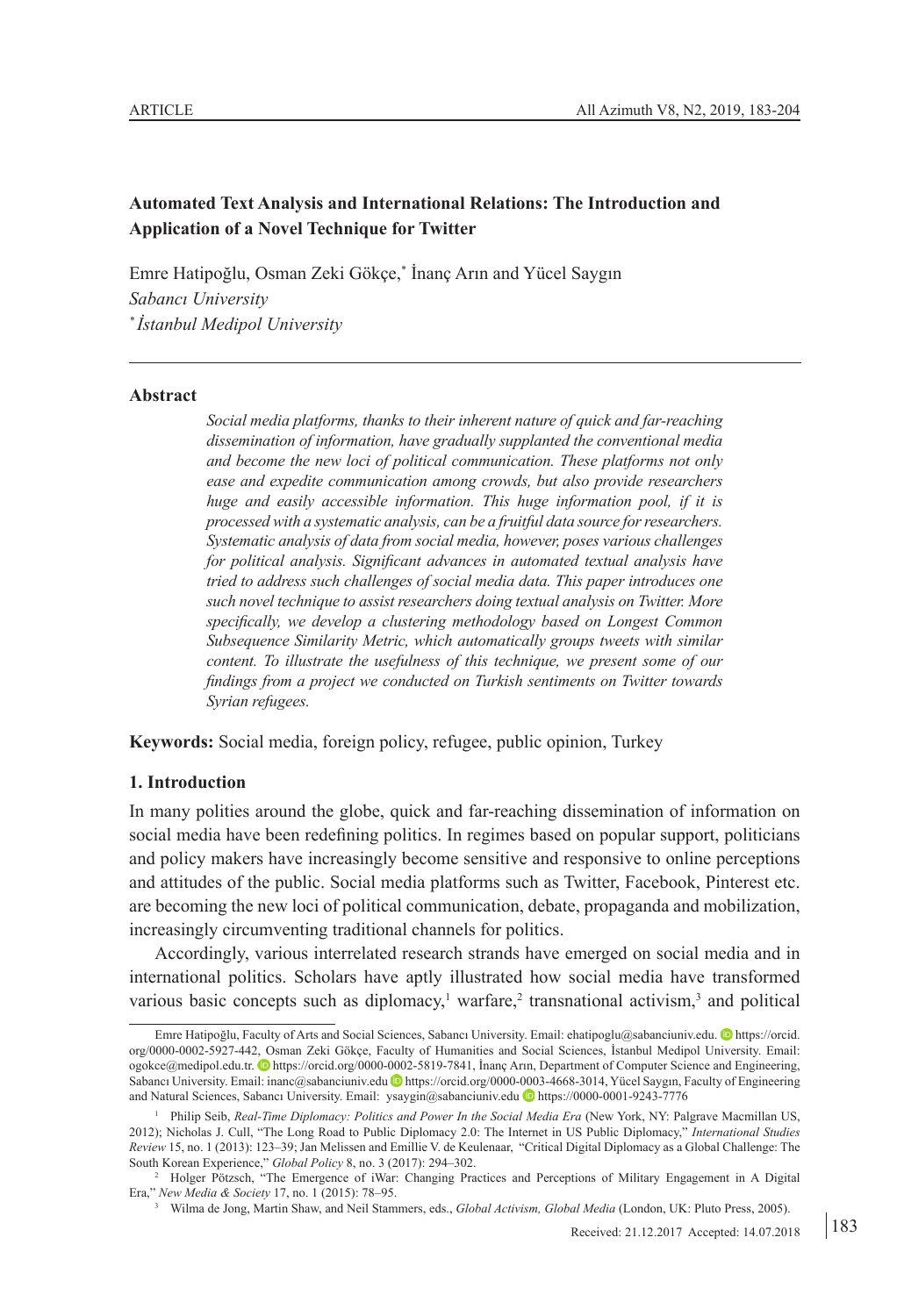development.4 The literature on social media is burgeoning in Turkey as well. Recent studies have examined the relationship between social media and social movements,<sup>5</sup> who the opinion leaders are on Turkish Twitter,<sup>6</sup> and to what extent online opinion clusters on Twitter map onto conventional public opinion clusters in Turkish society.<sup>7</sup> A wealth of studies on social media and Turkey also exist in other areas of social sciences such as marketing<sup>8</sup> and public health.9

Systematic analysis of data from social media poses various challenges for political analysis. Most existing approaches, while offering excellent tools for conventional text-data sources such as news reports and international treaties, fail to address this dynamic nature of social media. Social media is virtually open to the globe; its crowd-sourced structure creates data in very large amounts. The language used is dependent on the context, does not necessarily follow a preset syntax and transforms very quickly. Similarly, topics of interest emerge and evolve at great speed, making spontaneous analysis almost a necessity.

Significant developments in automated textual analysis have tried to address such challenges of social media data. These techniques aim to do away with manual labor needed to sort and code data in extremely large quantities. This paper introduces one such novel technique to assist researchers doing textual analysis on Twitter. The technique develops a measure based on Longest Common Subsequence Similarity Metric (LCSSM), which automatically clusters tweets with similar content. More specifically, the technique decouples meaning from character in text, and develops a measure of character similarity across strings of text. This technique significantly reduces the workload of manual coding for content, this reduction in workload usually ranges from 75% to 90%. While LCSSM does not necessarily do away with the need for human coding, it presents an easy-to-use and scalable tool to conduct sentiment analysis on Twitter. To illustrate the usefulness of this technique, we present some of our findings from a project we conducted on Turkish sentiments towards Syrian refugees on Twitter.

This manuscript consists of five sections. The next section will give an overview of automated text analysis in international relations literature, and section two will introduce basic terminology and main techniques utilized in automated text analysis. Section three will describe why the LCS similarity metric was developed, and how this technique fares vis-à-vis existing techniques of automated text analysis. In doing so, it will also present a discussion on what types of fundamental differences data from Twitter exhibit compared to texts traditionally employed in international relations research. This section also includes an account of the research teams' personal experience with automated text analysis techniques,

<sup>4</sup> Shanthi Kalathil and Taylor C. Boas, *Open Networks, Closed Regimes: The Impact of the Internet on Authoritarian Rule* (Washington, DC: Carnegie Endowment, 2010).

<sup>5</sup> See for example Zeynep Tüfekçi, *Twitter and Tear Gas: The Power and Fragility of Networked Protest* (New Haven, CT: Yale University Press, 2017); Senay Yavuz Görkem, "The Weakest Link or the Magic Stick?: Turkish Activists' Perceptions on the Scope and Strength of Digital Activism," *Turkish Studies* 18, no. 1 (2017): 102–24; H. Akın Ünver and Hassan Alassaad, "How Turks Mobilized Against the Coup: The Power of the Mosque and the Hashtag," *Foreign Affairs*, September 14, 2016; Kamil Demirhan, "Social Media Effects on the Gezi Park Movement in Turkey: Politics under Hashtags," in *Social Media in Politics*: *Case Studies on the Political Power of Social Media*, ed. Bogdan Pătruţ and Monica Pătruţ (Basel: Springer International Publishing, 2014), 281–314.

<sup>6</sup> Osman Z. Gökçe, Emre Hatipoğlu, Gökhan Göktürk, Brooke Luetgert, and Yücel Saygın, "Twitter and Politics: Identifying Turkish Opinion Leaders in New Social Media," *Turkish Studies* 15, no. 4 (2014): 671–88.

<sup>7</sup> Emre Hatipoglu, Osman Z. Gökçe, Berkay Dinçer, and Yücel Saygın, "Sosyal medya ve Türk dış politikası: Kobani tweetleri üzerinden Türk dış politikası algısı." *International Relations/Uluslararası Iliskiler* 13, no. 52 (2016): 175–97.

<sup>8</sup> See for example İrem Eren Erdoğmuş and Mesut Cicek, "The Impact of Social Media Marketing on Brand Loyalty," *Procedia-Social and Behavioral Sciences* 58 (2012): 1353–60.

<sup>9</sup> See for example Christopher H. Purdy, "Using the Internet and Social Media to Promote Condom Use in Turkey," *Reproductive health matters* 19, no. 37 (2011): 157–65.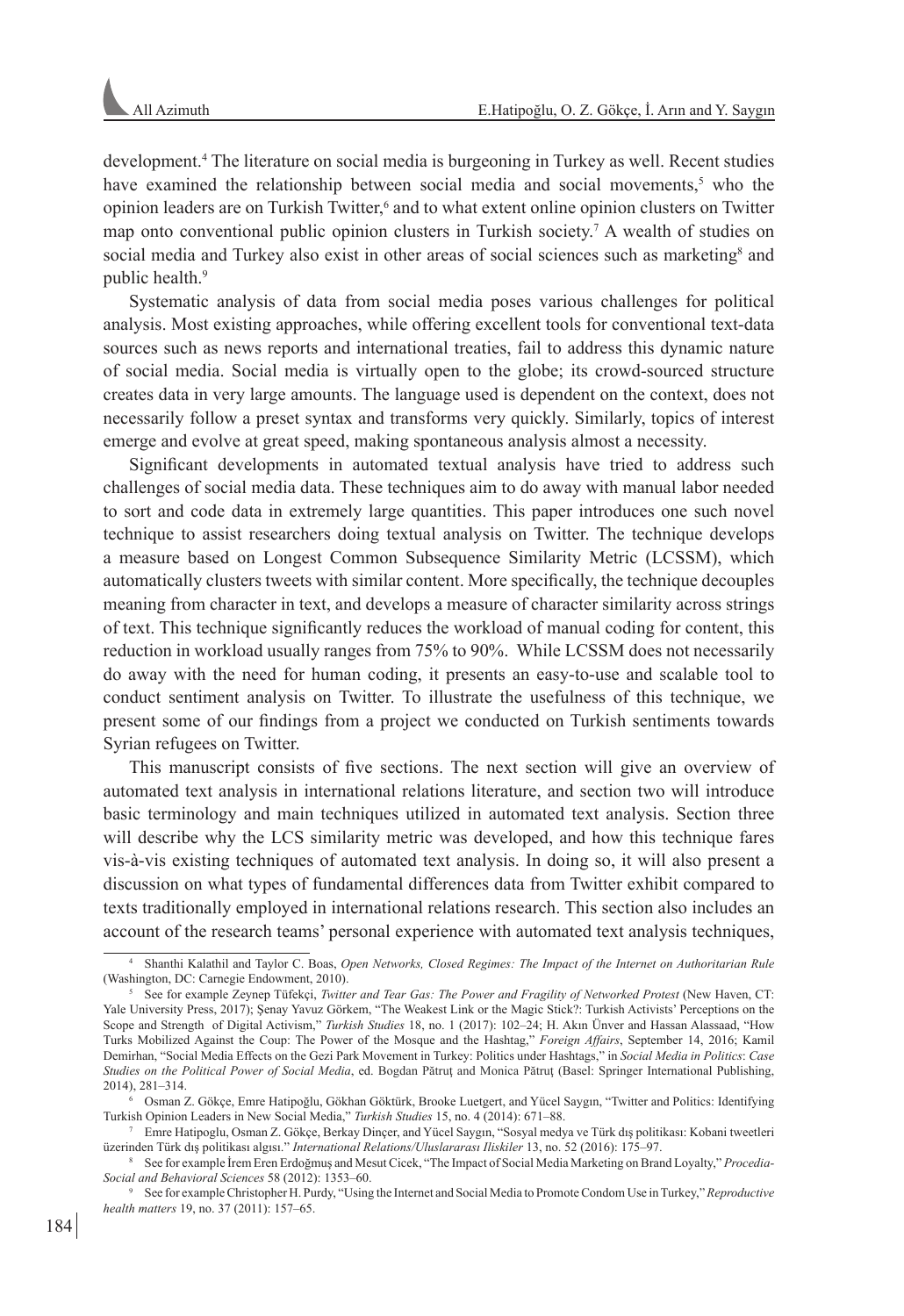and the available training options for an IR scholar to be proficient in such techniques. Section four presents an application of the LCSSM technique conducted on Turkish foreign policy where the authors assess the relative salience of policy issues pertaining to Syrian refugees in the tweets of Turkish users. The final section concludes with a discussion on further applications of the LCSSM technique in IR and beyond.

#### **2. Automated Text Analysis and International Relations**

Automated text analysis opens many possibilities for international relations scholars. Automated text analysis is scalable; since storage and computing power is virtually free, the same program can work with small or very large datasets. As a source of data, text offers various types of content that are of use to academics, such as categories and sentiments. Among these by-products, "assigning texts to categories is the most common use of content analysis methods in political science," in general, and international relations, in particular.10 These categories are often pre-defined by the research question at hand, and the literature this research question builds on. Computers are, then, taught to allocate each unit of analysis under these pre-defined categories. Categorizations can take on a binary (e.g. yes/no: occurred/did not occur), thermometer (e.g. strongly against-against-neutral-in favor-strongly in favor), or nominal (e.g. Africa-America-Asia-Europe-Oceania) nature. The derivation of such mutually exclusive categories also allow the positioning of texts (or the individuals that produce them) in multidimensional platforms, hence allowing spatial analysis of political interaction.

Three main approaches exist for categorization of text using computers, namely nonstatistical dictionary based (DB), supervised machine learning (SML) and unsupervised machine learning  $(UML)$ .<sup>11</sup> DB is arguably the simplest and the oldest of the three. In this technique, the categories are pre-defined with a pre-set dictionary including all the keywords associated with these categories. Creating these dictionaries constitute the most time and labor-intensive part of automated text analysis techniques. Given a dictionary, the computer takes a tally of key words in a text, compares the prevalence of these key words against this pre-set dictionary and assigns texts to categories. For instance, Adler and Wilkinson allocate each piece of Congress bill to a predetermined issue area such as education, environment or defense.<sup>12</sup> In doing so, they use a pre-built dictionary. Project Civil Strife<sup>13</sup> collects various reports on state, insurgent and civilian actions in Indochina and allocates each report to a conflict event using a pre-set dictionary.

The exponential increase in computing power have allowed the development statistical classification techniques in which computers derive categories from existing text. These statistical-based methods can be grouped under two categories: supervised machine learning (SML) and unsupervised machine learning (UML). Supervised machine learning does not identify a list of key words per se. Instead, researchers identify "reference" texts that approximate the ideal categories and feed these reference texts to the computer program. To illustrate, party manifestos of socialist parties or the speeches of the leaders of the parties can

<sup>&</sup>lt;sup>10</sup> Justin Grimmer and Brandon M. Stewart, "Text as Data: The Promise And Pitfalls Of Automatic Content Analysis Methods For Political Texts," *Political Analysis* 21, no. 3 (2013): 267–97, 272.

<sup>11</sup> Lori Young and Stuart Soroka, "Affective News: The Automated Coding of Sentiment in Political Texts," *Political Communication* 29, no. 2 (2012): 205–31.

<sup>12</sup> E. Scott Adler and John D. Wilkerson, *Congress and the Politics of Problem Solving* (Cambridge, UK: Cambridge University Press, 2013).

<sup>13</sup> Stephen M. Shellman, "Coding Disaggregated Intrastate Conflict: Machine Processing the Behavior of Substate Actors over Time and Space," *Political Analysis* 16, no. 4 (2008): 464–77.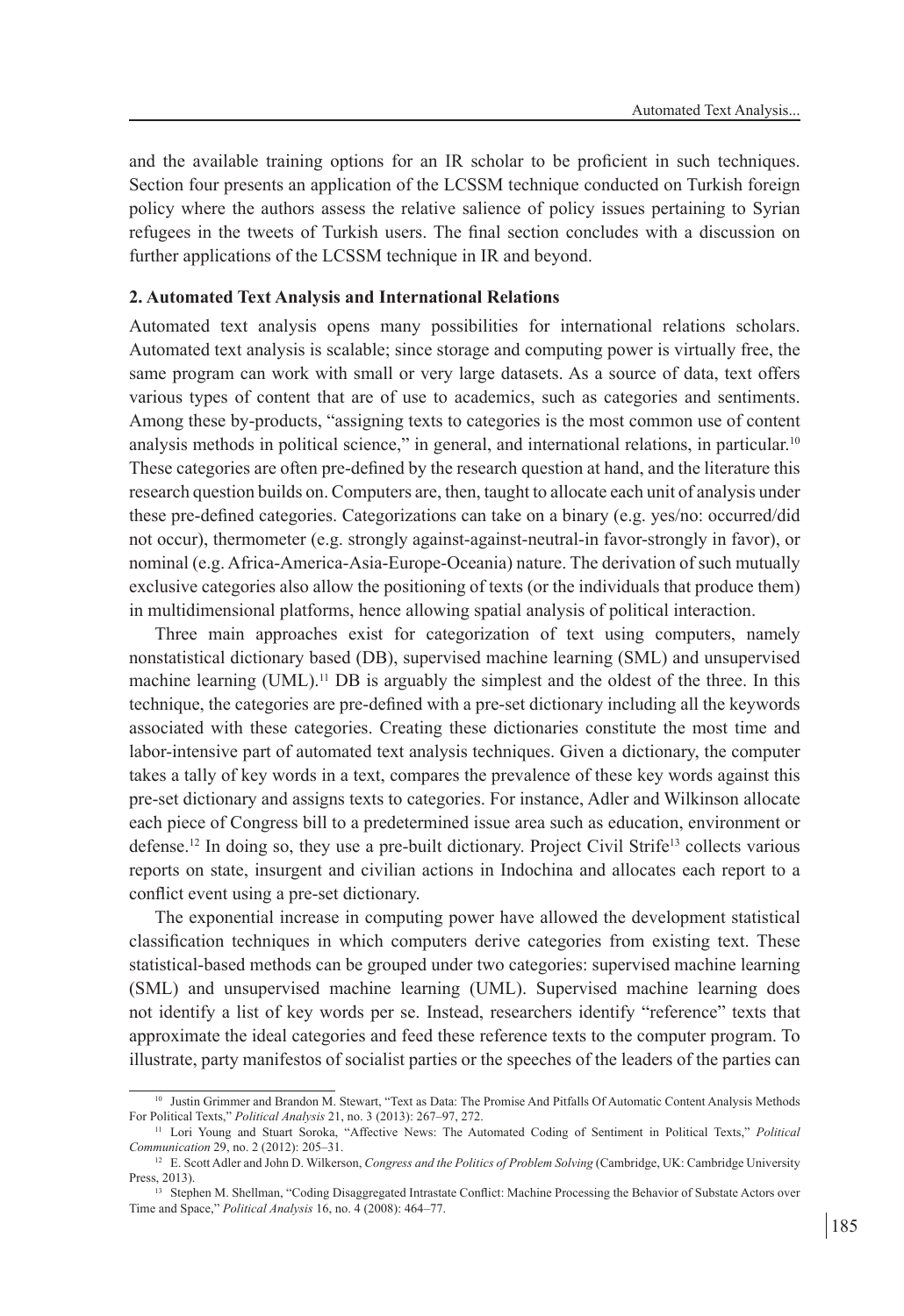"teach" a computer program what content can be classified as left-leaning.14 *Wordscores<sup>15</sup>* is a readily available program that can derive multiple dimensions given a set of existing reference texts such as those found for political parties.

Of the many projects that use automated text analysis techniques used international relations (IR) studies, two require special mention, namely the Computer Events Data System (CEDS) and the Militarized Interstate Disputes (MID) dataset. Despite having originated from different strands of IR literature, both projects categorize various international events. Towards this end, both projects have used SML content analysis, and developed unique dictionaries and training sets to "teach" their respective programs how to filter and categorize content appropriately.

The CEDS (previously called the Kansas Event Data System) has been an ongoing project since the early 1990s and provides one of the most important datasets for positive foreign policy analysis. The CEDS evaluates news reports from established sources such as Reuters and Lexis/Nexis to see (i) whether a given report identifies an international event that occurred between two countries, and, if so, (ii) what specific event took place between these two countries.16 The CEDS uses the World Event Interaction Survey (WEIS) classification.17 WEIS identifies several dozen distinct diplomatic events, ranging from extending foreign aid to military engagement as adversaries. For such evaluations, the CEDS operates on a welldeveloped dictionary that supervises the machine's learning on whether a report indicates an event or not. Later studies based on the CEDS have modified this dictionary towards research questions other than diplomatic events such as international mediation<sup>18</sup> or civil war.<sup>19</sup>

Another recent application of SML technique was the updating of the Militarized Interstate Disputes (MID) dataset. The MID dataset, which codes all instances of militarized interstate disputes for all country-pairs (dyads) from 1815 until 2010, is one of the most widely used datasets in quantitative studies of conflict.<sup>20</sup> The dataset identifies 22 separate militarized incidents that can take place between two countries, such as verbal threats to use force, mobilization, border fortification, seizure of property, joining an interstate and the use of nuclear weapons, among others.<sup>21</sup> These individual incidents are then clustered under a nominal scale of dispute intensity: no action, threat to use force, display of force, use of force and war. Traditionally, MID data were collected manually; humans searched for relevant news

<sup>14</sup> For an application of this idea to Danish politics, see Robert Klemmensen, Sara Binzer Hobolt, and Martin Ejnar Hansen, "Estimating Policy Positions Using Political Texts: An evaluation of the Wordscores approach," *Electoral Studies* 26, no. 4 (2007): 746–55.

<sup>&</sup>lt;sup>15</sup> Michael Laver and Kenneth Benoit, "Locating TDs in Policy Spaces: The Computational Text Analysis of Dáil Speeches," *Irish Political Studies* 17, no. 1 (2002): 59–73.; Michael Laver, Kenneth Benoit, and John Garry, "Extracting Policy Positions from Political Texts Using Words as Data," *American Political Science Review* 97, no. 2 (2003): 311–31.

<sup>16</sup> Philip A Schrodt and Deborah J. Gerner, "Validity Assessment of A Machine-Coded Event Data Set for the Middle East, 1982–92," *American Journal of Political Science* (1994): 825–54; Philip A. Schrodt, Shannon G. Davis, and Judith L. Weddle, "Political Science: KEDS-A Program For The Machine Coding of Event Data," *Social Science Computer Review* 12, no. 4 (1994): 561–87.

<sup>17</sup> Charles A. McClelland, Rodney G. Tomlinson, Ronald G. Sherwin, Gary A. Hill, and Herbert L. Calhoun, *The Management and Analysis of International Event Data: A Computerized System for Monitoring and Projecting Event Flows* (University of Southern California Los Angeles School of International Relations, 1971); Joshua S. Goldstein, "A Conflict-Cooperation Scale for Weis Events Data," *Journal of Conflict Resolution* 36, no. 2 (1992): 369–85.

<sup>&</sup>lt;sup>18</sup> Deborah J. Gerner, Philip A. Schrodt, Omür Yilmaz, and Rajaa Abu–Jabr, "Conflict and Mediation Event Observations (CAMEO): A New Event Data Framework for the Analysis of Foreign Policy Interactions" (paper presented at the Annual Meeting of the International Studies Association, New Orleans, March 2002).

<sup>19</sup> Doug Bond, Joe Bond, Churl Oh, J. Craig Jenkins, and Charles Lewis Taylor, "Integrated data for events analysis (IDEA): An event typology for automated events data development," *Journal of Peace Research* 40, no. 6 (2003): 733–745.

<sup>20</sup> Glenn Palmer, Vito d'Orazio, Michael Kenwick, and Matthew Lane, "The MID4 Dataset, 2002-2010: Procedures, Coding Rules and Description," *Conflict Management and Peace Science* 32, no. 2 (2015): 222–42.

<sup>21</sup> Michael R. Kenwick, Matthew Lane, Benjamin Ostick, and Glenn Palmer, "Codebook for the Militarized Interstate Incident Data, version 4.0" (unpublished manuscript, 2013).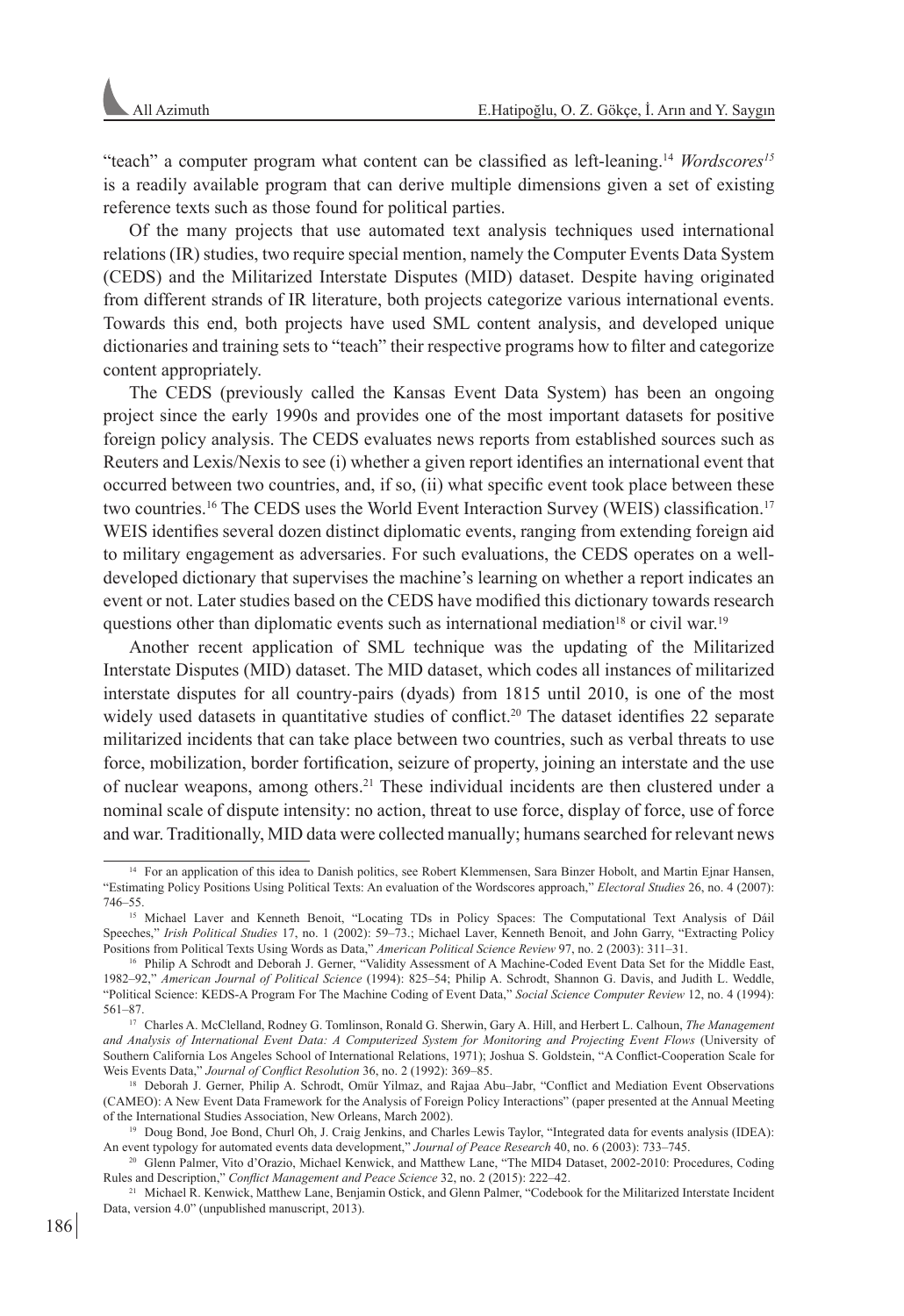from sources such as New York Times, Keesing's World News Almanac, Facts on File, and later, with the advent of online sources, Factiva/Reuters and Lexis/Nexis.<sup>22</sup> The news collected were, then, manually coded. Having humans conduct relevant searches of news sources had made updating the dataset in a timely manner a very costly and time-consuming endeavor. Instead, the MID team chose to employ support vector machine document classification algorithm to "identify news stories that contain codable militarized interstate actions," and hence, "replacing the most costly and labor-intensive part of the MID coding process."<sup>23</sup> Later advances have allowed these news sources to be coded automatically as well.24 During this process, the computer algorithm was fed substantial amount of news reports, which the researchers knew contained a specific militarized incident between two countries. Projects that use similar techniques, but are unrelated to the MID group, include the Global Terrorism Database<sup>25</sup> and the GATE (government actions in terrorism environments) project.<sup>26</sup>

More recent techniques do away with human supervision altogether, and let the data determine what categories exist within.27 Such techniques do not calculate the "similarity" of each unit of text against a set of pre-defined parameters. Rather, they identify the clusters these units form on a multi-dimensional space. For instance, Grimmer and King developed a UML program that has the capacity to cluster data in dimensions initially inaccessible to the human eye.<sup>28</sup> Similarly, Hopkins and King adopt a non-parametric data-driven approach to let the computer derive and calculate proportions of text data, which does not rest on any "parametric statistical modeling, individual document classification or random sampling."29 The program they developed for R platform, README, is readily available online. Analyzing Twitter data in the aftermath of the US financial meltdown, Bollen, Mao, and Pepe's algorithm derives six distinct categories of sentiments (tension, depression, anger, vigor, fatigue, confusion) without any prior conditioning by researchers.<sup>30</sup> *Wordfish* is another accessible program for those who want to start exploring UML techniques in textual analysis.<sup>31</sup> Finally, this fullydata driven approach has started informing how we collect data at the outset as well. King, Lam and Roberts, for example, take issue with which search words we use to collect data start with, and instead let computers iterate search keywords to derive more relevant data.<sup>32</sup>

<sup>22</sup> Faten Ghosn, Glenn Palmer, and Stuart A. Bremer, "The MID3 Data Set, 1993-2001: Procedures, Coding Rules, and Description," *Conflict Management and Peace Science* 21, no. 2 (2004): 133–54.

<sup>&</sup>lt;sup>23</sup> Philip A. Schrodt, Glenn Palmer, and Mehmet Emre Hatipoğlu, "Automated Detection of Reports of Militarized Interstate Disputes Using the SVM Document Classification Algorithm" (paper presented at the Annual Meeting of the American Political Science Association, Boston, 2008).

<sup>&</sup>lt;sup>24</sup> Palmer, et al., "The MID4 Dataset".

<sup>25</sup> Gary LaFree, Laura Dugan, and Erin Miller, *Putting Terrorism in Context: Lessons from the Global Terrorism Database* (London, UK: Routledge, 2014).

<sup>&</sup>lt;sup>26</sup> Laura Dugan and Erica Chenoweth, "Government Actions in Terror Environments (GATE): A Methodology that Reveals How Governments Behave Toward Terrorists and Their Constituencies," in *Handbook of Computational Approaches to Counterterrorism*, ed. V. S. Subrahmanian (New York, NY: Springer, 2013), 465–86.

<sup>27</sup> Burt L. Monroe, Michael P. Colaresi, and Kevin M. Quinn, "Fightin'words: Lexical Feature Selection and Evaluation for Identifying The Content of Political Conflict," *Political Analysis* 16, no. 4 (2008): 372–403.

<sup>28</sup> Justin Grimmer and Gary King, "General Purpose Computer–Assisted Clustering and Conceptualization," *Proceedings of the National Academy of Sciences* 108, no. 7 (2011): 2643–50.

<sup>&</sup>lt;sup>29</sup> Daniel J. Hopkins and Gary King, "Improving anchoring vignettes: Designing surveys to correct interpersonal incomparability," *Public Opinion Quarterly* 74, no. 2 (2010): 201–222, 236.

<sup>30</sup> Johan Bollen, Huina Mao, and Alberto Pepe, "Modeling Public Mood and Emotion: Twitter sentiment and socio–economic phenomena," *ICWSM* 11 (2011): 450–453.

<sup>31</sup> Sven–Oliver Proksch and Jonathan B. Slapin, "WORDFISH: Scaling software for estimating political positions from texts," *Version* 1 (2008): 323–344. For a comparison of validity between Wordfish and Wordscores programs, see Frederik Hjorth, Robert Klemmensen, Sara Hobolt, Martin Ejnar Hansen, and Peter Kurrild–Klitgaard, "Computers, Coders, and Voters: Comparing automated methods for estimating party positions," *Research & Politics* 2, no. 2 (2015): 1–9.

<sup>32</sup> Gary King, Patrick Lam, and Margaret E. Roberts, "Computer–Assisted Keyword and Document Set Discovery from Unstructured Text," *American Journal of Political Science* 61, no. 4 (2017): 971–88.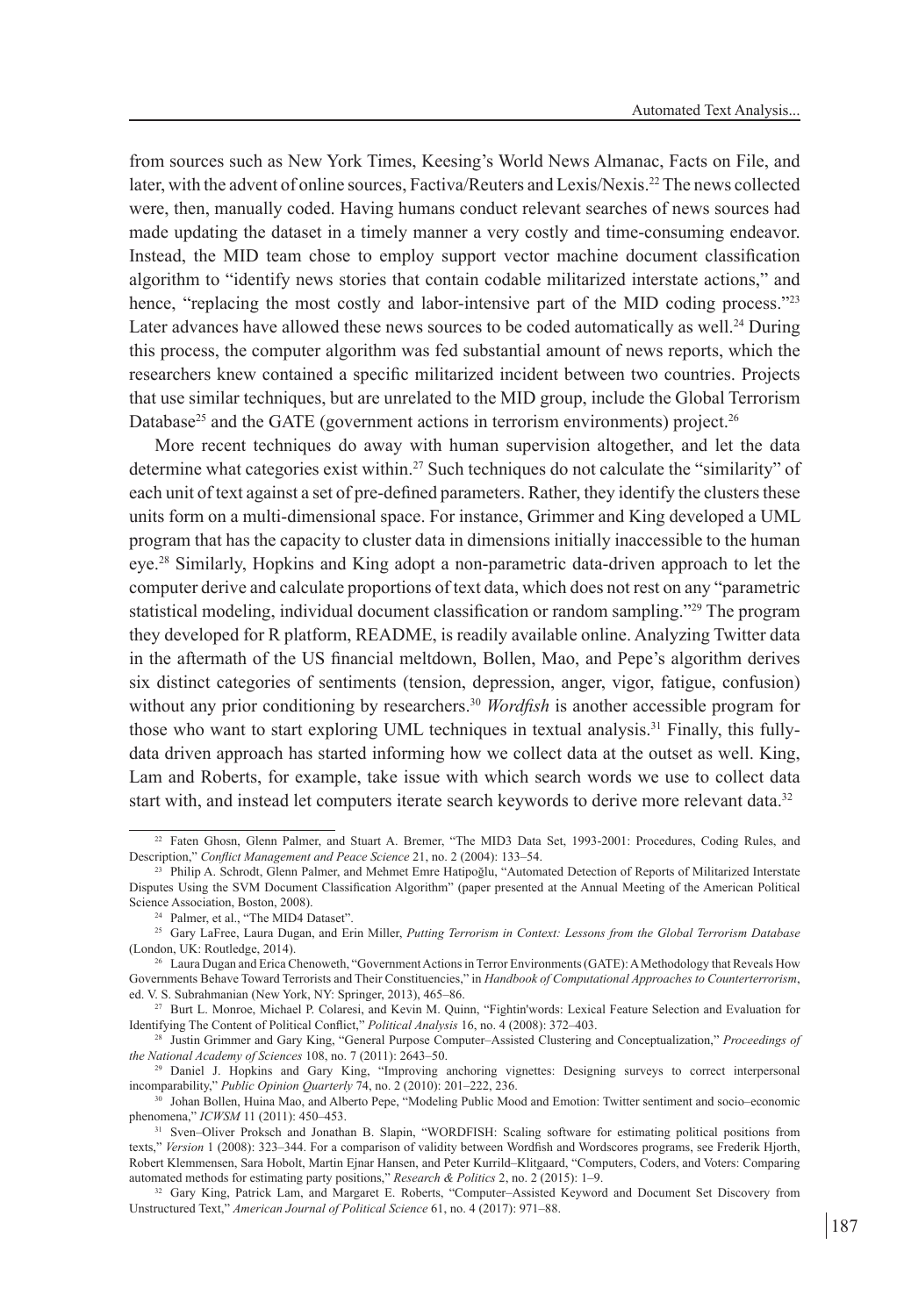## **3. A Novel Method: The Longest Common Subsequence Metric and Clustering Tweets**

Our clustering algorithm based on the Longest Common Subsequence similarity metric was developed under the auspices of the *Identifying Political Opinion Shapers on Twitter in Turkey (I-POST)* project. The project has been funded by an internal research grant by Sabancı University, and is the result of three professors, the initial co-principal investigators, coming from three different angles to automated textual analysis.<sup>33</sup> Dr. Emre Hatipoğlu worked from 2007-2010 as a research assistant in the MID project that aimed to transfer data collection from hand coding to automated coding. In doing so, his research team systematically measured the accuracy of computer assignments of categories using support vector machines.34 Dr. Yücel Saygın, a computer scientist, has been a leading figure on big data and data privacy. Further application of his work has led him to develop modules analysis of social media data for marketing research and product development. Dr. Luetgert's previous research utilized automatized data collection and analysis techniques to focus on how the European *acquis* was transposed to member state legislation.<sup>35</sup> Of the other two co-authors of this manuscript, Dr. Arın (2017) wrote his dissertation on "*Impact Assessment and Prediction of Tweets and Topics*,"36 and Dr. Gökçe has been the head assistant of the I-POST project; his previous work looked at who the opinion leaders were on Turkish twitter.<sup>37</sup>

Both Dr. Hatipoğlu and Dr. Gökçe have worked with datasets throughout their academic lives. For his dissertation, Dr. Gökçe constructed a global dyadic dataset of interstate energy trade and interdependence which covers the years 1978-2012. The decision for these scholars to work with datasets is related to the inferential leverage that large-N studies provide for certain research questions, in particular, questions that focus on establishing trends and correlations in IR. The canonical debate on whether balance of power leads to peaceful relations in the international system illustrates this leverage. In *Diplomacy,* one of the most important IR works based on realism, Kissinger argues that the stable balance of power system established by the European pentarchy (Austria-Hungary, Britain, France, Prussia and Russia) led to peaceful relations as long as these countries were free to align themselves as they wished.<sup>38</sup> To prove his point, Kissinger renders a lengthy treatise of  $19<sup>th</sup>$  century European diplomatic history. While his account of  $19<sup>th</sup>$  century Europe happens to be quite in line with the assertion that balance of power leads to peace, Kissinger fails to look at cases of (i) balance of power and no peace, and (ii) imbalance of power and peace. The nature of our inferences changes when we look at the whole globe over since the Congress of Vienna in 1815. A wealth of analyses that use large datasets and look at all possible combinations of balance (imbalance) of power and peace (conflict) have consistently shown that balance of power increases the propensity for conflict between states whereas power preponderance leads to more cordial relations.39

Using comprehensive datasets, hence our focus on big data, is equally important for studies

<sup>33</sup> The third co–prinicipal investigator, Dr. Brooke Luetgert is no longer at Sabanci University. She is not involved with the research outputs presented in this study.

<sup>&</sup>lt;sup>34</sup> Schrodt, et al., "Automated detection"

<sup>35</sup> Thomas König, Brooke Luetgert, and Tanja Dannwolf, "Quantifying European Legislative Research: Using CELEX and PreLex in EU legislative studies," *European Union Politics* 7, no. 4 (2006): 553–74.

<sup>36</sup> İnanç Arın, *Impact Assessment & Prediction of Tweets and Topics* (Ph.D. thesis, Sabancı University, 2017).

<sup>&</sup>lt;sup>37</sup> Gökçe, et al., "Twitter and Politics".

<sup>&</sup>lt;sup>38</sup> Henry Kissinger, *Diplomacy* (New York, NY: Simon and Schuster, 1994).

<sup>&</sup>lt;sup>39</sup> See for example A.F.K. Organski and Jacek Kugler, *The War Ledger* (London, UK: University of Chicago Press, 1981); Melvin Small and Joel David Singer, *Resort to Arms: International and Civil Wars, 1816–1980* (London, UK: Sage Publications, Inc, 1982); Alex Braithwaite and Douglas Lemke, "Unpacking Escalation," *Conflict Management and Peace Science* 28, no. 2 (2011): 111–23.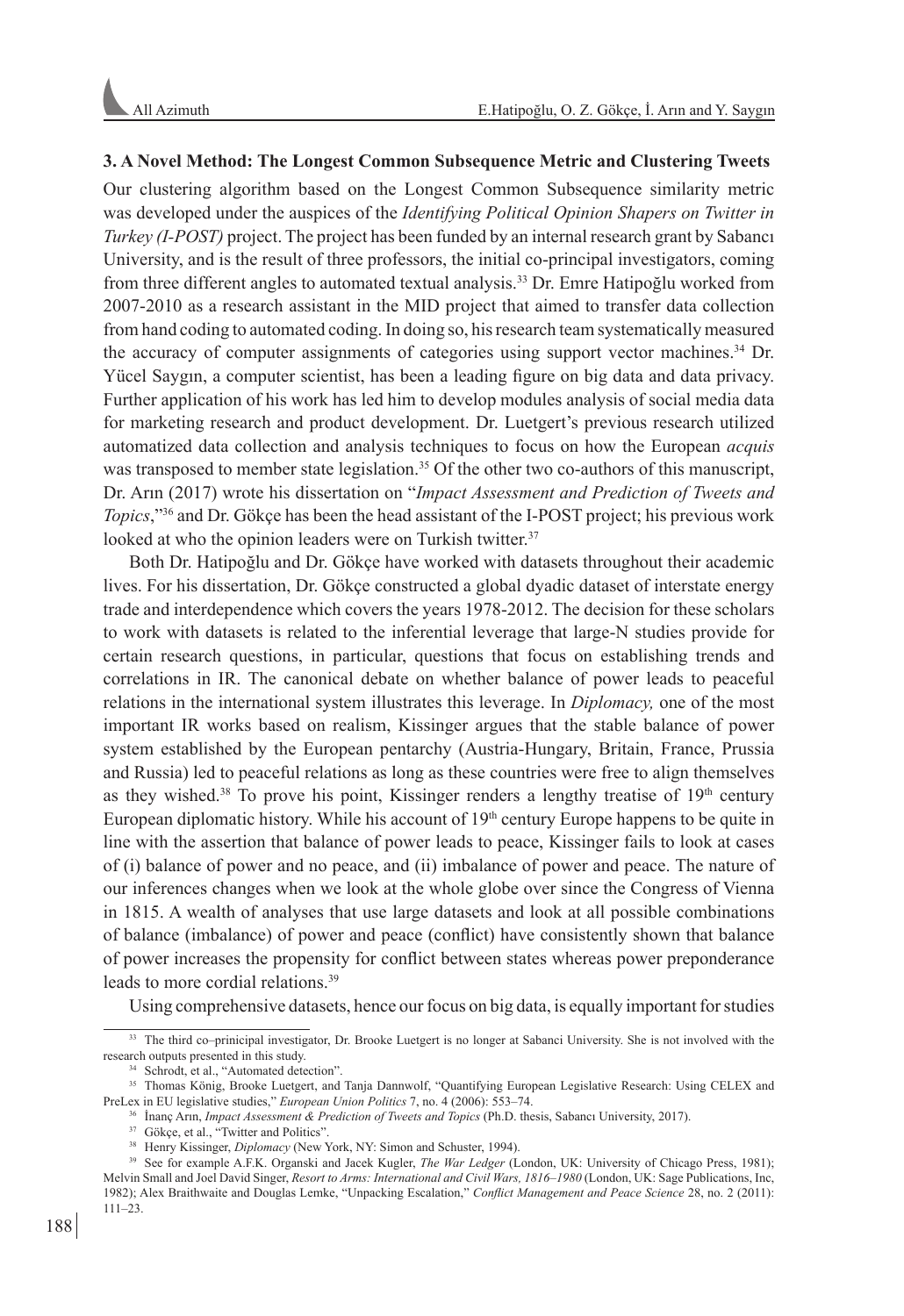that focus on discourse. An often-witnessed inferential pitfall in studies that use small-N to derive correlations and trends in discourse, relates to selective use of evidence to support an argument without due regard to possible alternatives. In such practice, researchers build a theoretical construct, then select events/cases that support this construct while ignoring the possible cases where their theoretical assertions could be falsified. Let us illustrate this faulty practice within our topic of research. Some may argue that the tone in Turkish twitter, in general, is quite unforgiving and critical of Syrian refugees. Furthermore, these scholars could also argue that economic reasons undergird such an offensive tone. To support this argument, then, one can search Twitter history and come up with hundreds of anti-refugee tweets, many of them bordering on outright racism, which also happen to mention the economic burden these refugees bring. Such an inference, however, would be faulty. We would not know the ratio of these anti-refugee tweets to the pro- and neutral-refugee tweets. Likewise, absent a comprehensive and representative dataset, we would not be able to assess the relative salience of economics as a determinant of anti-refugee discourse. As a matter of fact, our results presented below indicate that tweets that are concerned with the refugees' own security and well-being occupy a larger share in Turkish online discussion space than tweets criticizing the economic and social burden the refugee inflow have imposed on Turkey. Further analyses also indicate that, even in such critical tweets, most of the blame is laid on the government, and not the refugees themselves.

## **3.1. The choice of methodology: an effective and efficient tradeoff**

Our main methodological challenge, i.e. coding large amounts of unstructured text data led us to adopt a hybrid design, integrating automated clustering with manual coding of content. Our methodology strikes a balance between the reduction in workload that automated content and the accuracy of coding (content validity) manual coding provides. The nature of Twitter data has necessitated such a balance. Doing so came at a cost; not fully automating coding of content came at the expense of a sizeable number of person-hours. Likewise, clustering tweets inevitably led to a small compromise in measurement validity as each cluster header speaks for all tweets under its cluster. Some tweets are, inevitably, more similar to the cluster header than the others. Our validity checks, however, show that intra-cluster correlations are very high.

**Alternative 1- Manual Coding of Content:** Manual coding has been, so far, the most commonly preferred way of conventional media analyses.<sup>40</sup> Although recent computational advances have degraded its role as a mainly employed method, researchers still rely on this labor-intensive and unsophisticated way of content analysis as a complementary method of scrutiny, especially for smaller samples, to avoid problems arising from automated coding (e.g. misspelled words not classified in standard dictionaries or misallocation of identified words based on their contextual meaning).<sup>41</sup> For larger sample sizes, however, manual coding

<sup>40</sup> Stuart Soroka, Marc André Bodet, Lori Young, and Blake Andrew, "Campaign News and Vote Intentions," *Journal of Elections, Public Opinion and Parties* 19, no. 4 (2009): 359–76; Cynthia Chew and Gunther Eysenbach, "Pandemics in the Age of Twitter: Content Analysis of Tweets during the 2009 H1N1 outbreak," *PloS one* 5, no. 11 (2010): e14118; Bronwyn Hemsley, Stephen Dann, Stuart Palmer, Meredith Allan, and Susan Balandin, "'We Definitely Need an Audience': Experiences of Twitter, Twitter networks and Tweet Content in Adults with Severe Communication Disabilities Who Use Augmentative and Alternative Communication (AAC)," *Disability and Rehabilitation* 37, no. 17 (2015): 1531–42.

<sup>41</sup> Chew and Eysenbach, "Pandemics in the age of Twitter"; Jessica Einspänner, Mark Dang–Anh, and Caja Thimm, "Computer–Assisted Content Analysis of Twitter Data," in *Twitter and Society*, ed. K. Weller, A. Bruns, J. Burgess, M. Mahrt, and C. Puschmann (New York, NY: P. Lang, 2014), 97–108.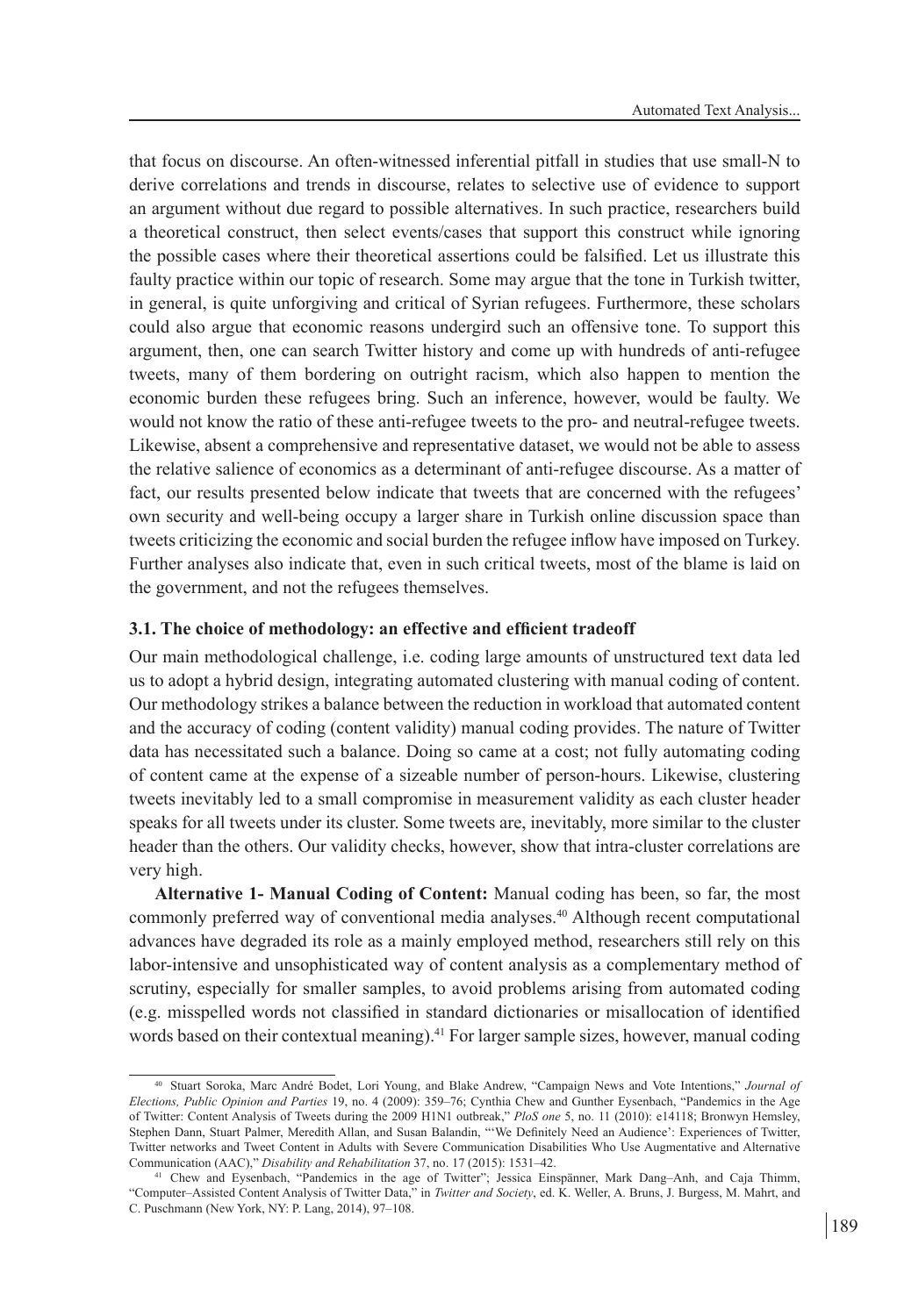often falls short, either because of temporal and financial constraints or because of difficulties achieving intercoder reliability. Moreover, human coders may be prone to make subjective interpretations and misidentify certain types of latent (rather than apparent) content.42 Thanks to computational tools and software, many innovative methods exist to ease incorporation of automated (quantitative) with manual (quantitative or qualitative) content analysis through identification of detectable patterns and structures of the data metrics, e.g. keyword-in-context lists (KWIC), Computer-Assisted Qualitative Data Analysis (CAQDAS), Quantitative Data Analysis (QDA).<sup>43</sup>

**Alternative 2- Fully automated coding:** Automated content coding addresses many drawbacks of manual coding and has contributed to international relations research on many topics. Automated content coding allows the computer to read data and assign each unit to pre-defined categories or categories the computer itself automatically generates. Despite substantial improvements in coding and artificial intelligence, computers may still misassign (i.e. do not understand) an important portion of the text that are fed into them. However, the fact that computers make use of very large data at virtually no cost renders statistically efficient and unbiased results.44

The structure of textual content posted on Twitter makes conducting automated content analysis quite difficult. Traditionally, automated content coding utilizes text with standard structures. For instance, news reports (including those pulled from Lexis/Nexis or Factiva-Reuters databases) exhibit a standard structure: a header and a by-line, followed by the bodytext. Following conventional reporting practices, these news reports contain most of the critical information (actors, action, time and location) in the first paragraph of the body-text. "Teaching" the computer to understand sentiments and code actions is more feasible when the text is organized along such a standardized structure. In addition, these news reports are virtually free of spelling and grammatical errors.

Text from Twitter, on the other hand, is unstructured. The posts that Twitter users produce are replete with spelling and grammar mistakes, broken (quasi) sentences often due to space limitations, typing errors or simply low spelling ability of the user. To make things more complicated, online communities develop their own language, often omitting or shortening adverbs and adjectives.45 Most automated methods are "restricted to simple event categories and cannot extract more complicated types of information",<sup>46</sup> and, therefore, do not perform well in analyzing such morphed language, "obscured by the context".<sup>47</sup> In addition, a message relayed on Twitter does not necessarily rely solely on text. Emojis, pictures and gif animations may accompany text in a tweet. Automated content coding is unable to treat such "anomalies." Omitting such non-alphanumeric content is one option; however, such omission can lead to miscoding the content of the tweet. An eye-rolling GIF accompanying a retweet, for example, indicates that the user is most likely in disagreement with the original tweet. Manual coding after automated clustering allows us to capture such subtleties in the data.

<sup>42</sup> Young and Soroka, "Affective News".

<sup>43</sup> Einspänner, et al., "Computer–Assisted Content Analysis".

<sup>44</sup> Viktor Mayer–Schönberger and Kenneth Cukier, *Big Data: A Revolution That Will Transform How We Live, Work, and Think* (Boston, MA: Houghton Mifflin Harcourt, 2013).

<sup>45</sup> Naomi S. Baron, *Always On: Language in an Online and Mobile World* (Oxford, UK: Oxford University Press, 2010).

<sup>46</sup> Philip A. Schrodt, "Event Data in Foreign Policy Analysis," in *Foreign Policy Analysis: Continuity and Change in Its Second Generation*, ed. L. Neack, P. J. Haney, and J. A.K. Hey (New York, NY: Prentice Hall, 1995), 145–66.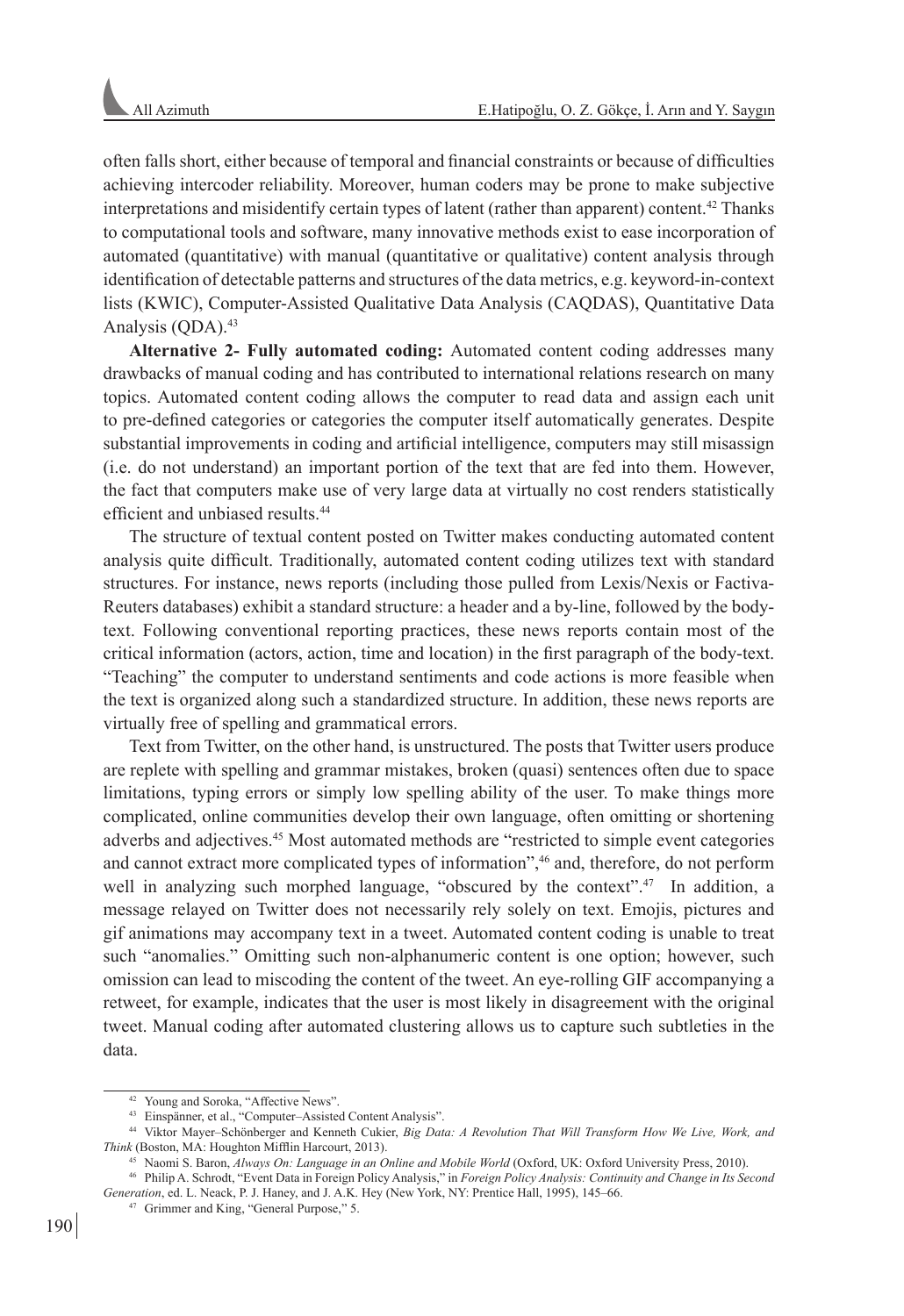The lack of dictionaries and reference sets stand out as another hurdle towards using automated coding of tweets. The tweets collected for our project were in Turkish. Most automated content coding in the field of international relations (and political science) has been done for the language of English. Naturally, the "ontology" for English is much more developed than other languages, including Turkish.48 While some studies have started developing such an ontology for Turkish,<sup>49</sup> these are in their infancy; building on such existing code would be too cumbersome for the purposes of this study.

Even if well-developed ontologies in Turkish existed, these could not necessarily be readily utilized. Dictionaries and reference-sets are context-dependent. They tend to -a prioridefine what words a specific dimension or category include, and therefore, should be relevant to the research question at hand. Using an ontology not related to the research question at hand would be akin to having "cookery books...applied to speech in a legislature" leading to meaningless results.<sup>50</sup> Therefore, many of the reference sets either occur naturally (e.g. a war declaration for an events dataset), or otherwise rest on strong theoretical foundations (e.g. an existing party manifesto of a conservative party for coding new party positions). To develop an accurate ontology, in turn, requires a substantial amount of existing scholarly work. Many of the questions one can ask on Twitter, however, concern novel concepts expressed over unconventional media. To illustrate, one of the questions we present below asks whether security- or economics-related issues are most salient on Turkish twitter relating to Syrian refugees. The literature on public opinion of civil war refugees in host populations nascent in international relations literature; we do not have an ex-ante expectation of what categories and keywords will be of relevance for our study. This problem of coming up with relevant ontologies is further is exacerbated if researchers want to associate different categories of content within a tweet. To continue with our example of Syrian refugees, a follow-up question that we ask is whether attention over a certain issue (e.g. domestic security) is associated with attitude towards refugees in a tweet. The reference set used for "issues"; however, will be quite different than the reference set used to identify whether a tweet carries a positive, negative or neutral attitude towards refugees.

# **3.2. The need for a hybrid approach: a brief technical presentation of the LCSSM and clustering**

Given the unique properties of our research question, our hybrid approach stands out as one efficient way to process our data. To hand-code computer-clustered tweets for questions with immediate relevance, such as what the most prominent issues occupy the agenda on Turkish Twitter, may require substantially less time than to develop a well-working dictionary against which tweets can be individually grouped.

To calculate lexical similarity among tweets, we use a Longest Common Subsequence (LCS) similarity metric. LCS is the longest subsequence of characters from two sequences (tweets) that are common between these two sequences in the same order. This technique operates at the character level and does not infer "meaning" from text. As a result, it can operate on any alphabetic language. Figure 1 illustrates what a longest common subsequence

<sup>48</sup> Erik Cambria, Daniel Olsher, and Dheeraj Rajagopal, "SenticNet 3: A Common and Common–Sense Knowledge Base for Cognition–Driven Sentiment Analysis," *Twenty-eighth AAAI Conference On Artificial Intelligence* (2014): 1515–21.

<sup>49</sup> Rahim Dehkharghani, Yucel Saygin, Berrin Yanikoglu, and Kemal Oflazer, "SentiTurkNet: A Turkish Polarity Lexicon for Sentiment Analysis," *Language Resources and Evaluation* 50, no. 3 (2016): 667–85.

<sup>50</sup> Laver, et al., "Extracting Policy Position," 314.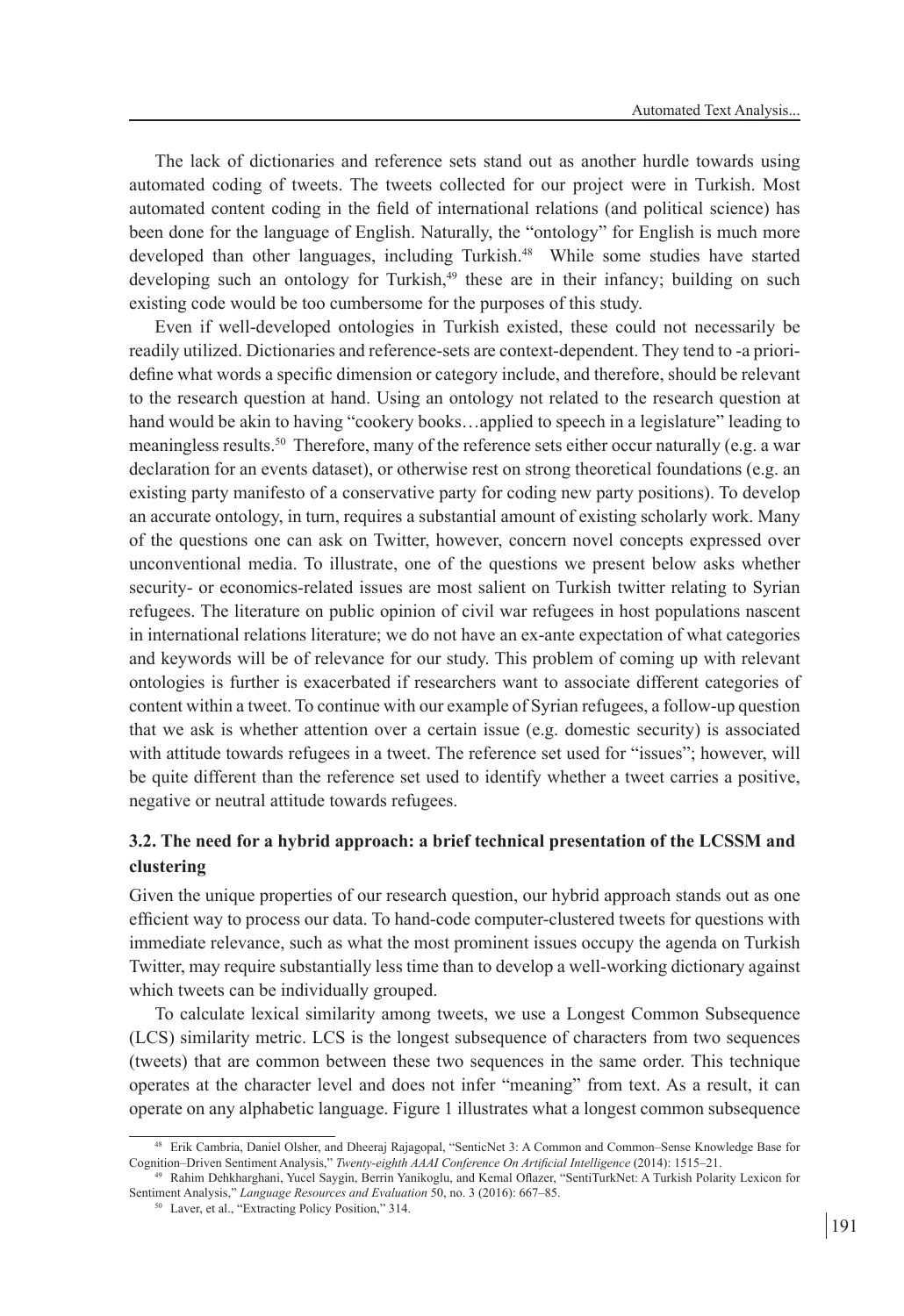is. Assume you have two sequences of characters (e.g. two tweets). If the first sequence is "thisisatest" and the second sequence is "testing123testing," then the LCS between these two sequences will be "tsitest":

# **t**hi**si**sa**test t**e**s**t**i**ng123**test**ing LCS: **tsitest**

Figure 1: Illustration of Longest Common Subsequence Metric

To illustrate technically, let's assume X and Y are two sequences and  $X_i = x_i x_2 ... x_i$  is the prefix of X and  $Y_j = y_1 y_2 ... y_j$ \$ is the prefix of Y. Then the length of the LCS can be found as follows:

$$
LCS(X_i, Y_j) = \begin{cases} 0 & \text{if } i = 0 \text{ or } j = 0\\ LCS(X_{i-1}, Y_{j-1}) + 1 & \text{if } x_i = y_j\\ max(LCS(X_{i-1}, Y_j), LCS(X_i, Y_{j-1})) & \text{if } x_i \neq y_j \end{cases}
$$

The LCS problem can be solved with a dynamic programming approach in  $O(m^*n)$  time and space complexity where m and y are the length of two strings. Our adaptive clustering algorithm is based on Longest Common Subsequence (LCS) as defined above. This measure, however, needs to be normalized: since different tweets will have different lengths, longer tweets are more likely to have longer common subsequences regardless of content.<sup>51</sup> To render a normalized similarity score between two tweets, we use the following formula:

$$
NormalizedScore(t_i, t_j) = \frac{2 * LCS(t_i, t_j)}{Length(t_i) + Length(t_j)}
$$

A naive algorithm for an LCS based tweet clustering process is given in Figure 2. This algorithm calculates the level of similarity between a single tweet and a pre-defined clusterheader tweet. If our algorithm indicates that an individual tweet is sufficiently similar to a given cluster header, then this tweet is assigned to this cluster. In other words, for each unclustered tweet (referred as tweet i), we pass over all other following unclustered tweets (referred as tweet j). If the normalized score that we defined above, between tweet i and tweet j is higher than the threshold, then we include indices of these tweets (which are i and j) in the same cluster c. However, not all clusters are included into the set of clusters C; instead only the clusters whose sizes are greater than or equal to k are included into C where k is the minimum number of tweets a cluster must have. To keep the highest level of generalizability, we set  $k=2$ , i.e. the minimum number of tweets a cluster can have is two. The first tweet  $(t<sub>i</sub>)$  in c becomes the representative tweet of cluster c, which is called the *cluster header*. Once we

<sup>51</sup> To iterate, our algorithm calculates similarities at the level of characters, and not at the level of words. This technique saves us the trouble of "teaching" the computer how to understand Turkish (or any language for that matter) and allows us to significant save on computing. One important shortcoming, however, is that we are unable to separate sarcastic tweets from "honest" ones in our automated coding, since both types of tweets exhibit very high levels of similarity in character content. However, since we are using manual coding for content, sarcasm does not pose a risk of validity for the two projects we present below.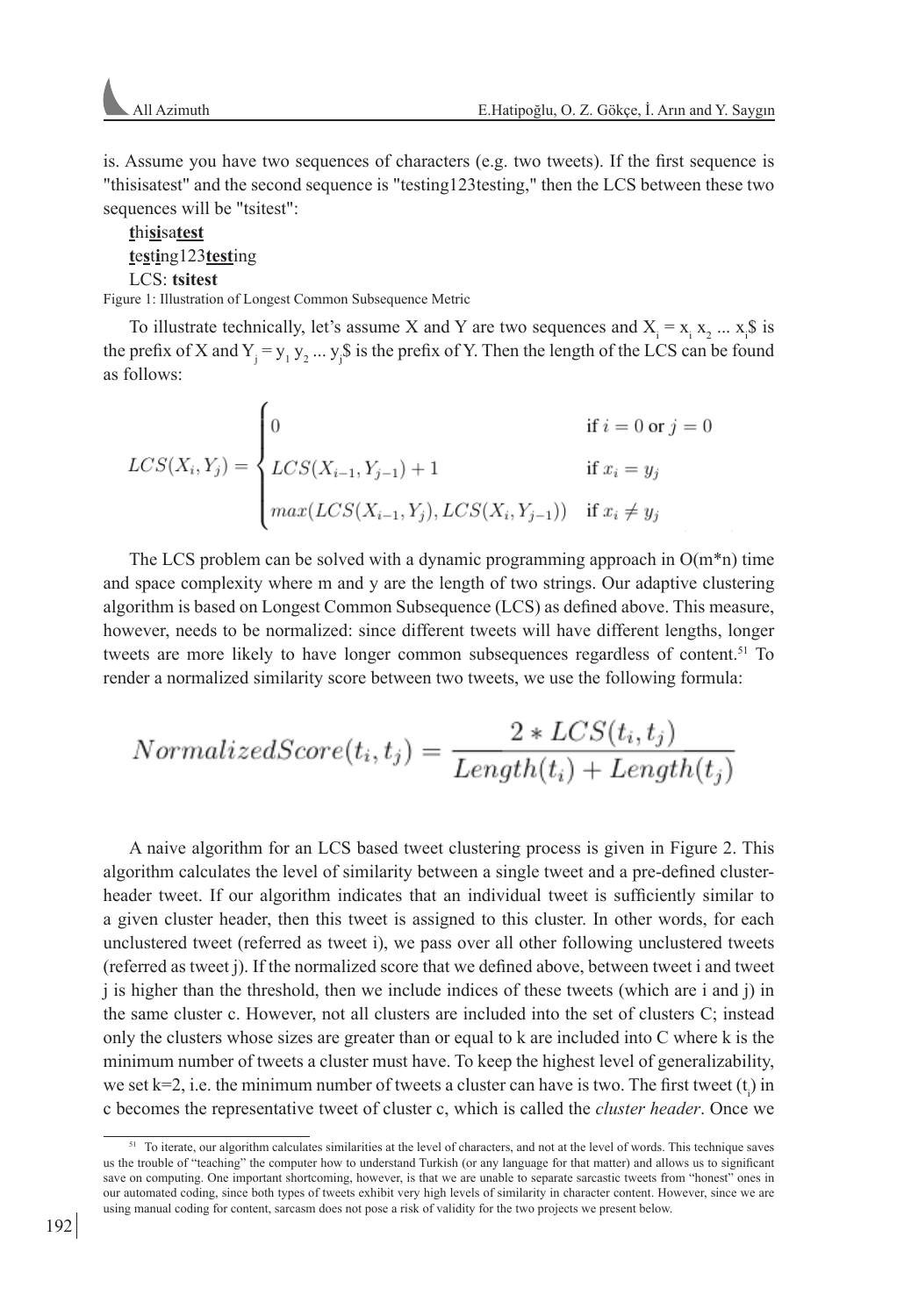include the cluster c into the set C, then we remove the tweets included in cluster c from the dataset. This algorithm ensures that the cluster sizes are greater than or equal to k.

Our technique guarantees that every tweet, which belongs to a cluster, passes the similarity threshold with the cluster header. We should also note that there is no guarantee that the similarity between any two non-cluster header tweets in a cluster is above the threshold. However, experiments show that tweets belonging to even very large clusters are similar to each other in content as well as to the representative tweet.

For our study on the Syrian refugees, we set the threshold of similarity at 0.7, leading to 82% reduction in the number of cases to be content-coded by hand. To restate, higher thresholds make it more difficult for our algorithm to decide that two tweets are alike, and therefore, cluster these tweets together. Due to the novelty of our technique, we kept this threshold relatively high. Table 1 illustrates the reduction in coding burden when the threshold is incrementally relaxed to 0.5, which increases the reduction in coding burden to 90%. Other studies that operate on more structured, clean text may decrease this threshold, and substantially reduce the time required to hand-code content of the text.

 $C = \{\};$ for  $i \leftarrow 1$  to n do  $t_i.isClustered \leftarrow false;$   $\triangleright$  Initially, all tweets are marked as unclustered; end for  $i \leftarrow 1$  to n do **if**  $t_i$  *is Clustered* = *false* **then**  $c = \{i\};$ for  $j \leftarrow (i + 1)$  to n do **if**  $t_j$ .isClustered = false **and** NormalizedScore $(t_i, t_j) \geq th$ reshold then  $c \leftarrow c \cup j;$  $\triangleright$  Find first unclustered similar tweet end end if  $|c| \geq k$  then  $\triangleright$  If cluster size is big enough  $C \leftarrow C \cup c$ ;  $\triangleright$  Add this cluster to set of clusters **foreach** index  $\in$  c **do**  $\vert t_{index}.isClustered \leftarrow true;$  $\triangleright$  Mark these tweets as clustered end end end end

Figure 2: LCS based tweet clustering algorithm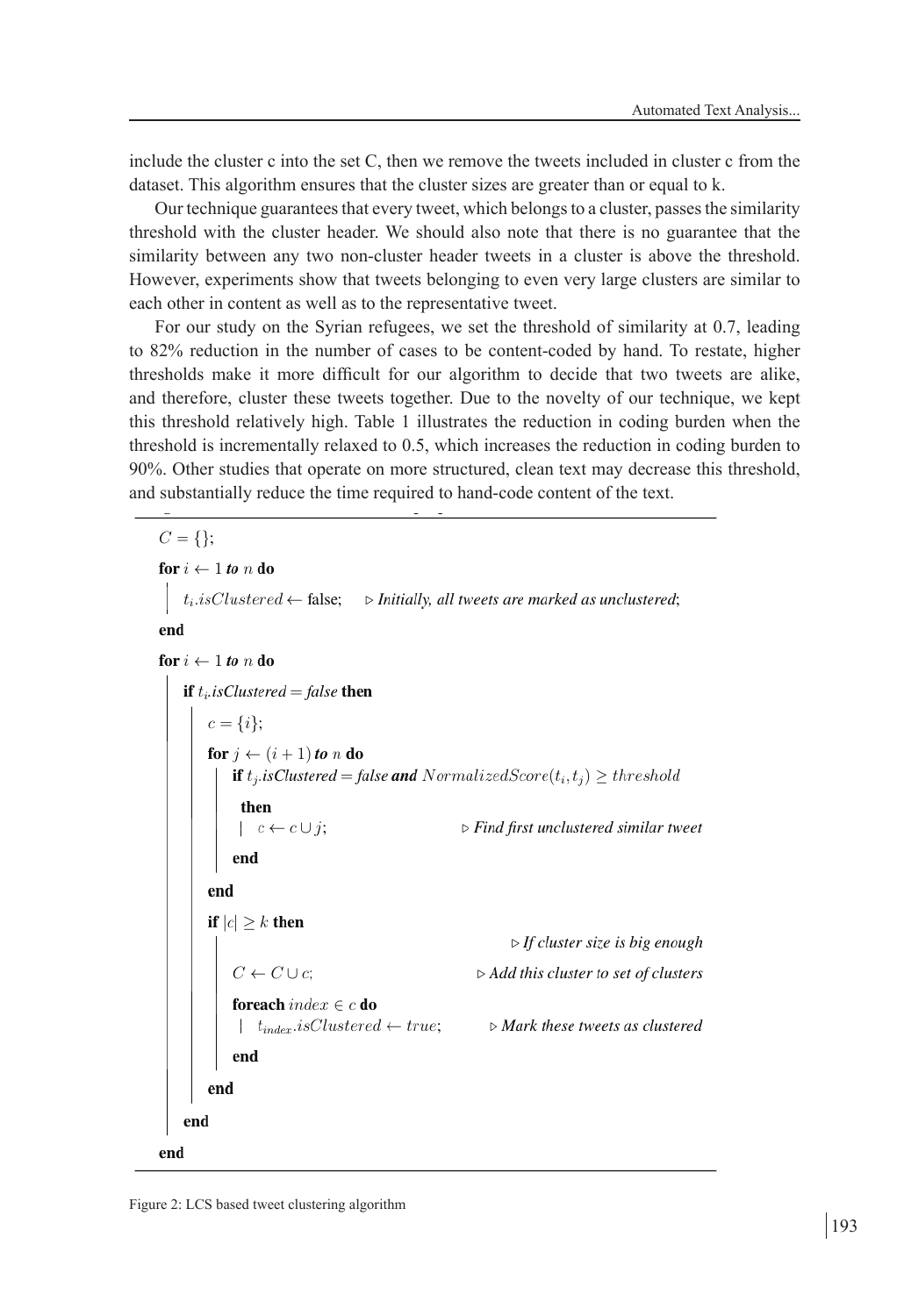## **3.3. A few suggestions on training for aspiring IR scholars**

Establishing a well-functioning relationship with computer scientists allows IR scholars a fecund way of producing interdisciplinary research. Working with computer scientists, however, does not relieve an IR scholar from the necessity of developing a basic command of coding. A computer program, like a statistics program, does not assess the quality of input; feeding garbage in will result in producing garbage out.<sup>52</sup> Furthermore, expecting a computer scientist to command the substantive content of research on discourse would be unfair at best. Therefore, possessing basic programming skills is essential for IR scholars to ensure measurement validity and consistent inference in a study. For IR scholars aspiring to obtain text manipulation techniques, two main languages of coding stand out: PERL or Python. These coding languages are mostly self-taught. A wealth of free information, tutorials, examples and communities exists online. For those who prefer to start their training in a structured way, Lubanovic<sup>53</sup> and Shaw<sup>54</sup> for Python 3, and Schwartz and Phoenix<sup>55</sup> for Perl stand out as successful introductory manuscripts. Phil Schrodt's professional website (http://eventdata.parusanalytics.com) contains guides and links to automated content coding software (including TABARI) and a wealth of literature on this topic. Programs mentioned in previous sections, i.e. README, *Wordscore*, *Wordfish* and many others are readily available online.

A point that needs to be underlined here is that a combination of conventional learning (i.e. learning subject by subject) and task-based hands-on learning (i.e. learning by doing) delivers the most effective results. These learning tasks can also provide (partial) answers to existing research questions. Forward-looking scholars can turn such tasks into opportunities by incorporating the outputs obtained into research papers. Contemporary computers possess sufficient computing power to conduct most textual analyses.

## **3.4. Coding, learning benefits for students and IR curricula**

The benefits of learning coding far exceed enabling the collection and analysis of large amounts of data for a researcher. Such an enterprise carries many learning benefits. The process of learning coding is quite akin to learning a new language; each computer language has its own syntax wherein various constructs are logically linked to each other. The main challenge in using coding in IR arises from the need to transpose substantive theoretical questions into well-defined tasks of coding. This very challenge also constitutes the main learning benefit of coding when used in an IR curriculum. For instance, when preparing a reference dictionary, which words should be regarded as cordial or hostile in a diplomatic document? What specific army actions constitute a fortification on a border? Can we call civilians who died in a NATO bombardment as war causalities? Addressing such questions also helps the student to critically analyze what basic constructs in IR such as power, war, threat, security, alliance etc. mean, and, in addition, how these constructs logically relate to each other.

<sup>52</sup> This also points to a considerable risk associated with using off–the–shelf commercial programs. The results one obtains from such programs are very difficult to validate.

<sup>53</sup> Bill Lubanovic, *Introducing Python: Modern Computing in Simple Packages* (Sebastopol, CA: O'Reilly, 2014).

<sup>54</sup> Zed A. Shaw, *Learn Python 3 the Hard Way: A Very Simple Introduction to the Terrifyingly Beautiful World of Computers and Code* (Boston, MA: Addison–Wesley, 2017).

<sup>55</sup> Randal L. Schwartz and Tom Phoenix, *Learning Perl* (Sebastopol, CA: O'Reilly, 2001).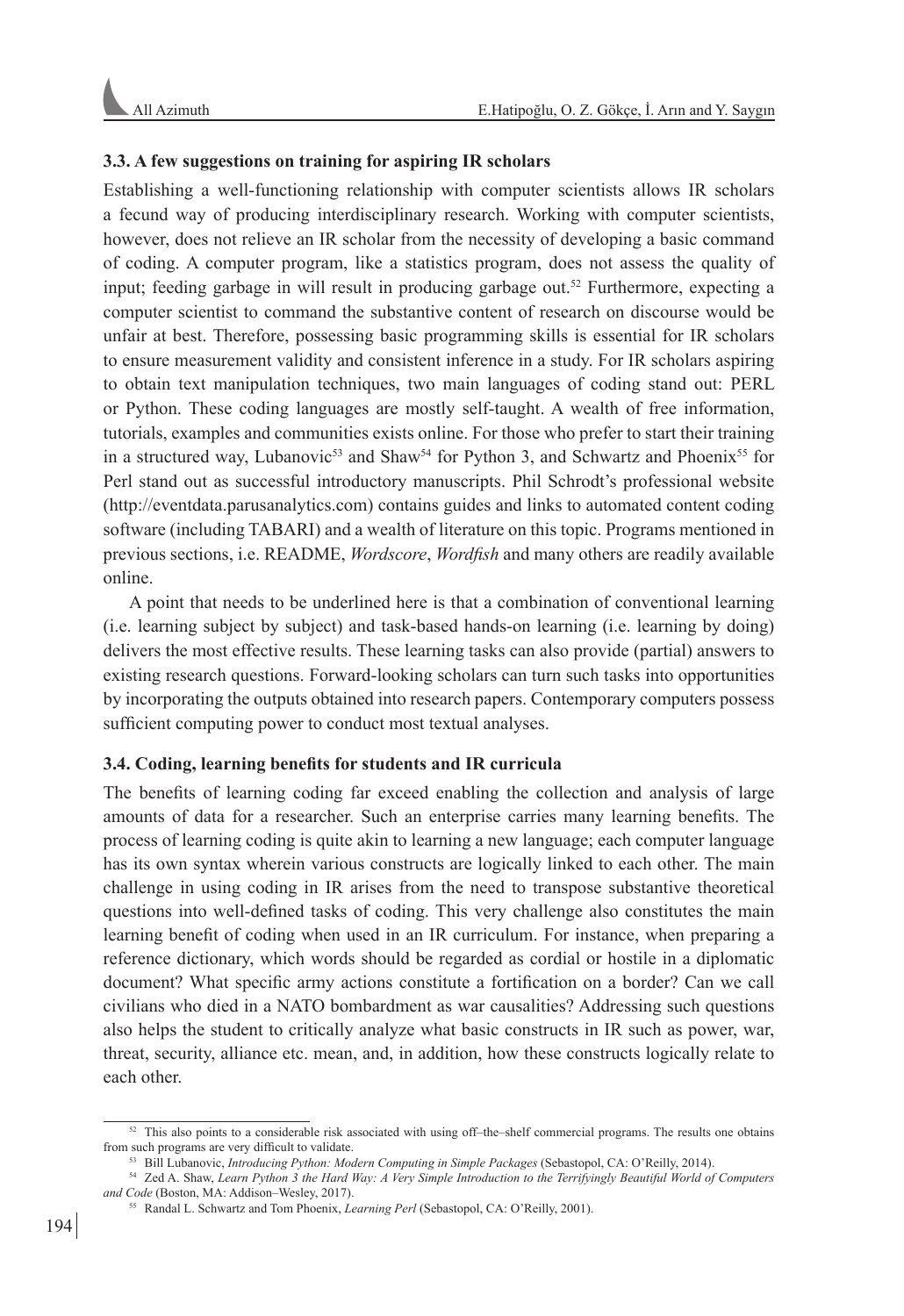Incorporating coding into the IR curriculum, however, is not a straightforward task. An institutionalized response, i.e. offering a separate course in coding, surely can introduce students to the world of coding. Such a push strategy can be extremely resource-consuming in very large classes. Pooling IR students with engineering students in a conventional coding course could also substantially reduce learning benefits for IR students.

The authors of this article suggest an alternative approach: the adoption of a pull strategy for students with potential interest in coding. IR programs can easily incorporate coding across various courses across the curriculum and encourage those interested to follow through. One way to do this would be to sprinkle "enablers," i.e. small, manageable tasks that will warm an interested student to the world of coding. Small tasks with immediate and positive feedback are often quite effective in convincing a student to delve deeper into the world of coding. Awarding extra credits for papers prepared in LaTEX is one way to entice students to employ coding in their studies. Encouraging students to start writing small bits of code for their statistical analyses (such as loops) is another such enabler. Finally, several off-the-shelf programs with easy to use graphical user interfaces exists for simple analysis. Instructors of substantive courses can easily assign tasks that require the use of these programs.

## **3.5. Personal experience of the authors**

While various institutions have started teaching courses on big-data in social sciences, neither of the social scientists authoring this study had formal education in coding. Rather, they learned methodology mostly by doing, as the projects they were responsible for required them to do so. Learning by doing tasks offers a unique opportunity; one is exposed to numerous disciplines that utilize similar methodology. Such exposure makes scholars cognizant of recent developments in these disciplines and apply these developments in international relations.

Learning by doing, however, has one important disadvantage. The programs do not necessarily work right away. In the famous Hollywood movie Cast Away, actor Tom Hanks plays Chuck, the protagonist who has been stranded on a remote island in the Pacific Ocean for several years. When Chuck finally decides to leave the island on a makeshift sail-raft, his first -and apparently the most formidable- challenge turns out to be crossing the large waves that break right at the coast into the open sea. Most of the obstacles in developing coding skills are akin to these breaking waves that initially prevented Chuck from leaving the island with his boat. Such obstacles occur at the very outset, especially in setting a system up and running the first simple lines of code. We came to observe that among our colleagues who give up learning code, most do so at this stage. Knowing that such problems will occur (and, alas, persist) at the outset (e.g. using a semi-colon instead of a comma in one line can prevent the running of hundreds of lines of code) can bestow mental resilience on a researcher to carry on, to cross the waves, and enjoy a smooth sail into the ocean.

# **4. Application to a Research Question: Syrian Migrants on Turkish Twitter: Which Issues Matter the Most?**

## **4.1. Motivation**

Migration, in general, and, refugee flows, in particular, have constituted a central topic of scholarly inquiry in IR over the last decade.<sup>56</sup> Turkey has been one of the countries that

<sup>56</sup> N. Katherine Hayles, "Print is Flat, Code is Deep: The importance of media–specific analysis," *Poetics Today* 25, no. 1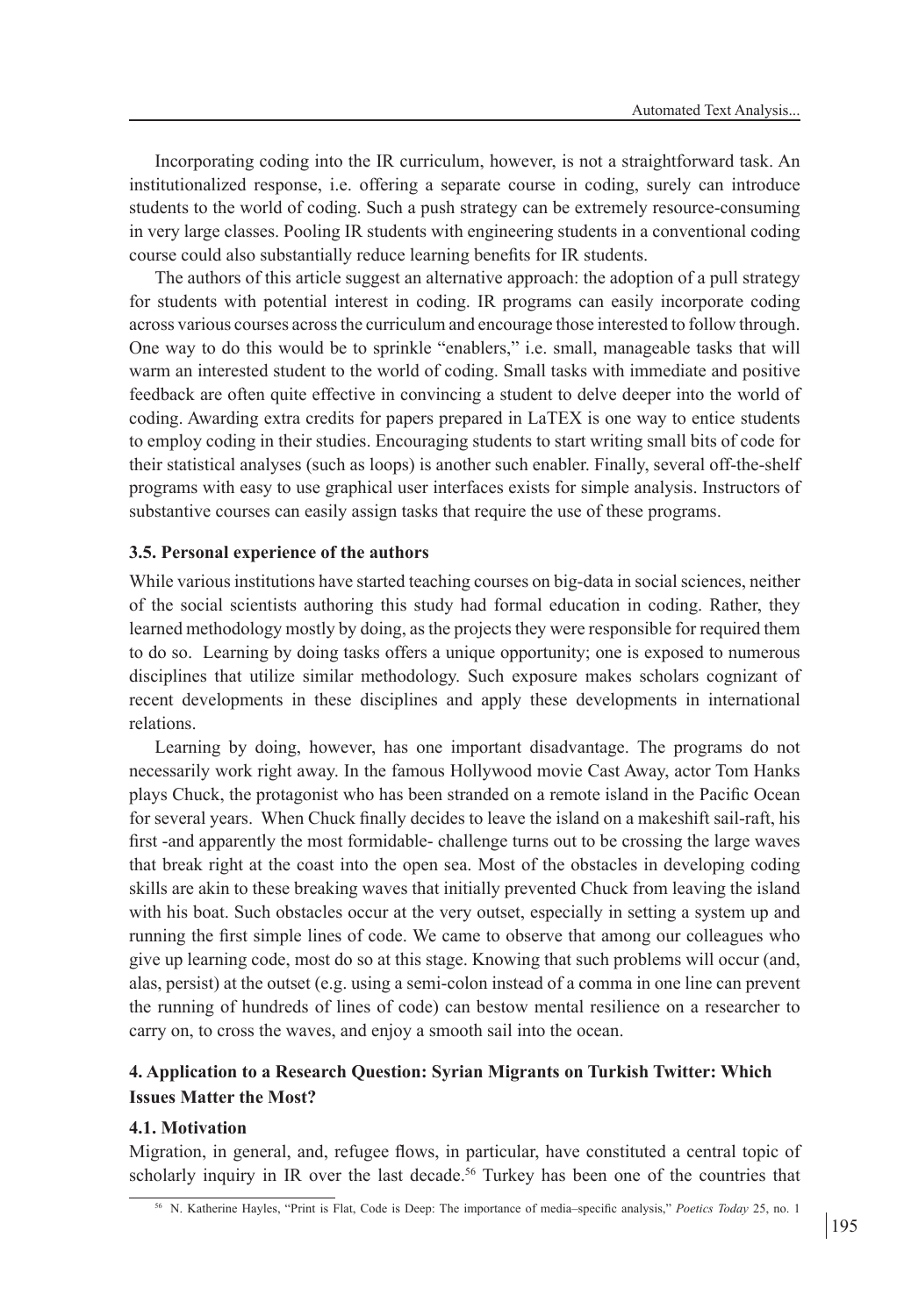received the most number of refugees, both per capita and in absolute figures, during this period. Most recent figures indicate that the number of Syrian refugees who escaped from the civil war between the Asad government and the rebels to Turkey has exceeded three million.<sup>57</sup> The social, economic and security implications of this plight inevitably placed Syrian refugees as one of the most salient issues in both in Turkish domestic politics and foreign policy.

Although public opinion has played an important role in shaping Turkey's policies towards Syrian refugees, our knowledge on what people think is scant. While a few surveys have assessed the general attitude of the Turkish public towards Syrian refugees,<sup>58</sup> we do not have systematic analysis on what specific issues the Turkish public is most concerned with. Our study aims to address this gap by utilizing Twitter data. Towards this end, we took a fourmonth snapshot of Turkish tweets on Syrian refugees, and assessed which issues relating to Syrian migrants turned out to be most salient on Turkish Twitter.

## **4.2. Methodology**

Twitter is a popular social platform for people to share their ideas and reactions towards daily events. Analyzing tweets sent for a specific topic is important since these tweets give important insight to online public opinion.59 However, analyzing large volume of tweets in an unbiased way is a challenging task. Conventional hand-coding is simply unfeasible for very large data. Automated sentiment analysis and machine coding of text is another option.<sup>60</sup> Language used on Twitter, however, is "dirty" (i.e., unstructured), hence very difficult to form a relevant "ontology" from which a computer can learn. Instead we use the CLS similarity metric technique detailed in the previous section.

In this study, our novel clustering technique allowed 52845 of the 60146 tweets to be grouped into 3553 clusters, while 7301 of these tweets turned out as stand-alone tweets. These  $10874$  (3553 cluster headers  $+7321$  remaining stand-alone tweets) individual entries were, then, coded for content by the authors. Further statistical analyses were conducted on these groups to gauge the relationship between various aspects of the content of the tweets. Clustering led to a decrease of the number of entries that needed to be hand-coded dataset by a factor of 5.5.

### **4.3. Data collection**

We started to collect real time Turkish tweets by using Twitter Stream API, which contain the keyword of *mülteci* [refugee], including the spelling with English letters, i.e. *multeci* as well as the word *Suriye* and its inflections in Turkish (such as Suriyeli, Suriyeliler etc.). The collected tweets were, then, filtered for language; this filter eliminated tweets that were not

<sup>(2004): 67–90.</sup>

<sup>57</sup> "Suriyeli sığınmacılara yapılan yardımlar," AFAD, https://www.afad.gov.tr/tr/2373/Suriyeli–Siginmacilara–Yapilan– Yardimlar (2017).

<sup>58</sup> See for example EDAM, "Reaction Mounting against Syrian Refugees in Turkey," Public Opinion Surveys of Turkish Foreign Policy no:1 (2014); The German Marshall Fund of the United States, *Turkish Perceptions Survey* (2015); M. Murat Erdoğan, *Türkiye'deki Suriyeliler: Toplumsal kabul ve uyum* (İstanbul: İstanbul Bilgi Üniversitesi Yayınları, 2015).

<sup>59</sup> Gökçe, et al., "Twitter and Politics"; Andranik Tumasjan, Timm Oliver Sprenger, Philipp G. Sandner, and Isabell M. Welpe, "Predicting Elections with Twitter: What 140 characters reveal about political sentiment," *ICWSM* 10, no. 1 (2010): 178–85; Presley Ifukor, ""Elections" or "Selections"? Blogging and Twittering the Nigerian 2007 General Elections," *Bulletin of Science, Technology & Society* 30, no. 6 (2010): 398–414.

<sup>60</sup> Philip A. Schrodt, "Precedents, Progress, and Prospects In Political Event Data," *International Interactions* 38, no. 4 (2012): 546–69.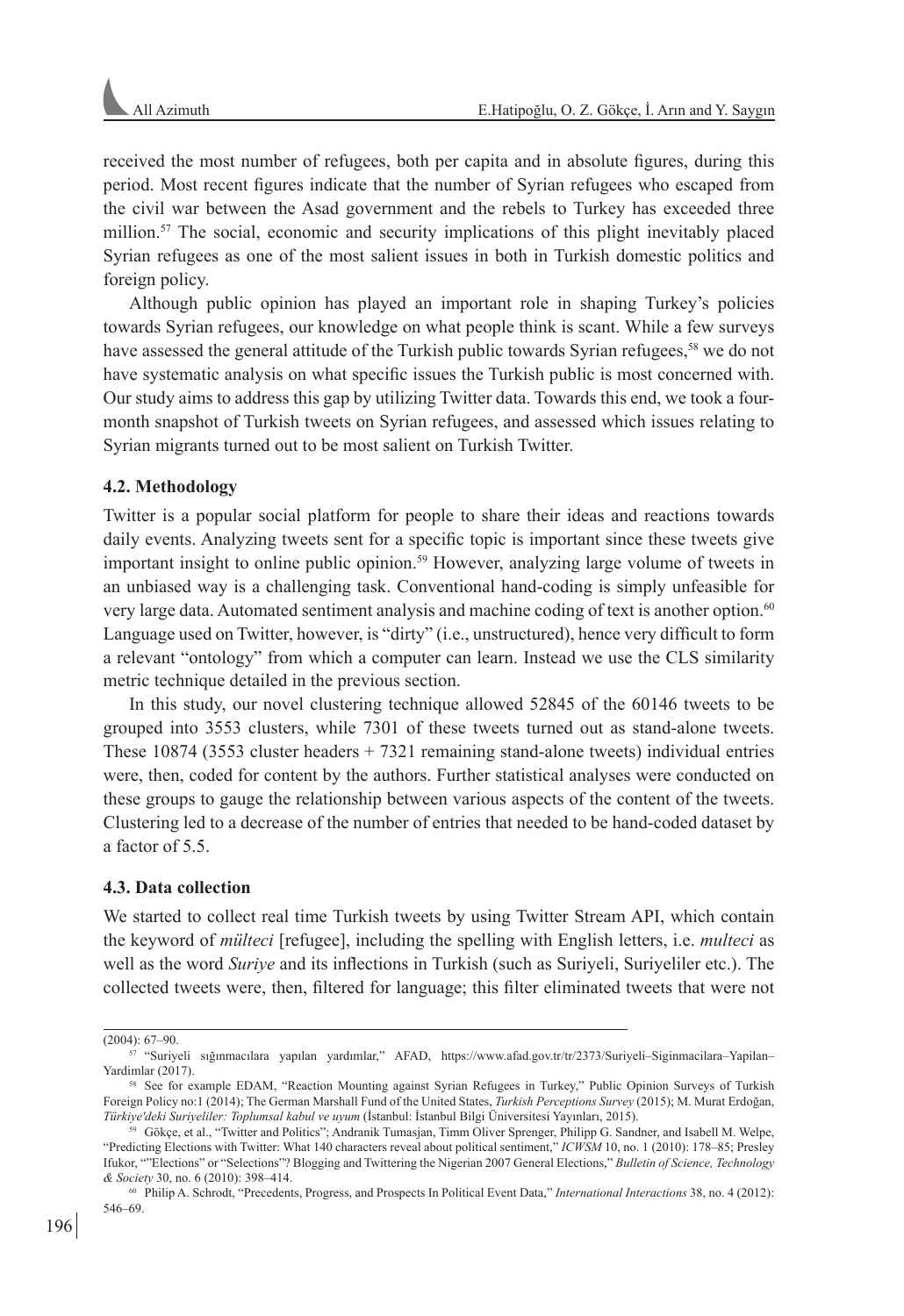in Turkish language. As a result, our analysis comprises of 63312 tweets, which were posted between 2 May 2016 and 25 August 2016. An important limitation at this step was Twitter's limited access for legal retrieval of related tweets via Twitter Stream API upon a word query. The true number of tweets that contained the word *mülteci and Suriye* are much higher than 63312. Nonetheless, we have no apriori reason to believe that Twitter censors results from query in a non-random way.61 Therefore, our sample is sufficiently large for the inferences made below.

# **4.4. Clustering and coding of tweets**

Standard document clustering methods in data mining do not work well on Twitter data due to several challenges explicated in the previous section. To address these challenges, we utilized an algorithm based on the Least Common Subsequence similarity metric, which utilizes an adaptive clustering approach for Twitter which is based on lexical similarity.<sup>62</sup> Based on our algorithm, 52845 of the 63312 tweets clustered successfully under 3553 clusters, while 7301 unclustered individual tweets remained. We, then, hand coded these 10854 (3553+7301) entries for various content including the issues mentioned in the tweet, attitudes towards refugees, whether any political party is mentioned and attitudes towards this political party, mention of any terrorist organizations, among others. Four separate coders were utilized in this study. 500 randomly chosen tweets were jointly coded to measure intercoder reliability. The lowest pairwise correlation among any pair of coders was 0.88.

# **4.5. Findings**

Our survey of related literature, policy and news reports led us to establish ten issue topics which might identify a given cluster header: (1) security within the borders of Turkey (TR Security); (2) security outside of Turkey's borders (Security Abroad); (3) immigrants' safety; (4) economy; (5) social aid; (6) identity/ethnicity; (7) granting of Turkish citizenship (TR Citizenship); (8) demographical change; (9) general (for headers without specific topic); and, (10) other (for headers not having any connection with Syrian-refugee issues). These categories are not mutually exclusive; a tweet can refer to multiple issues.

Table 1- Salience of Issues Concerning Syrian Refugees on Turkish Twitter

| $100101$ $10001000$ $100000$ $100000$ $100000$ $10000$ $100000$ $100000$ $100000$ |           |            |              |
|-----------------------------------------------------------------------------------|-----------|------------|--------------|
|                                                                                   | Frequency | Percentage | <b>TOTAL</b> |
| <b>TR</b> Security                                                                | 22,102    | 34.91      | 63,312       |
| <b>Security Abroad</b>                                                            | 2,931     | 4.63       | 63,312       |
| <b>Immigrants' Safety</b>                                                         | 13,327    | 21.05      | 63,312       |
| Economy                                                                           | 8,775     | 13.86      | 63,312       |
| <b>Social Aid</b>                                                                 | 4,614     | 7.29       | 63,312       |
| <b>Identity/Ethnicity</b>                                                         | 5,116     | 8.08       | 63,312       |
| <b>TR Citizenship</b>                                                             | 10,104    | 15.96      | 63,312       |
| Demography                                                                        | 758       | 1.2        | 63,312       |
| General                                                                           | 9,703     | 15.33      | 63,312       |
| Other                                                                             | 4.947     | 7.81       | 63,312       |

<sup>61</sup> Twitter does not publicly disclose the sampling mechanism; however, the company officially declares that "the Sample endpoint provides a statistically relevant sample of 1% of the full firehose." See https://twittercommunity.com/t/is-the-samplestreaming–api–truly–random/14942/3

<sup>62</sup> İnanç Arın, Mert Kemal Erpam and Yücel Saygın, "I–TWEC: Interactive Clustering Tool for Twitter," *Expert Systems with Applications* 96 (2018): 1–13.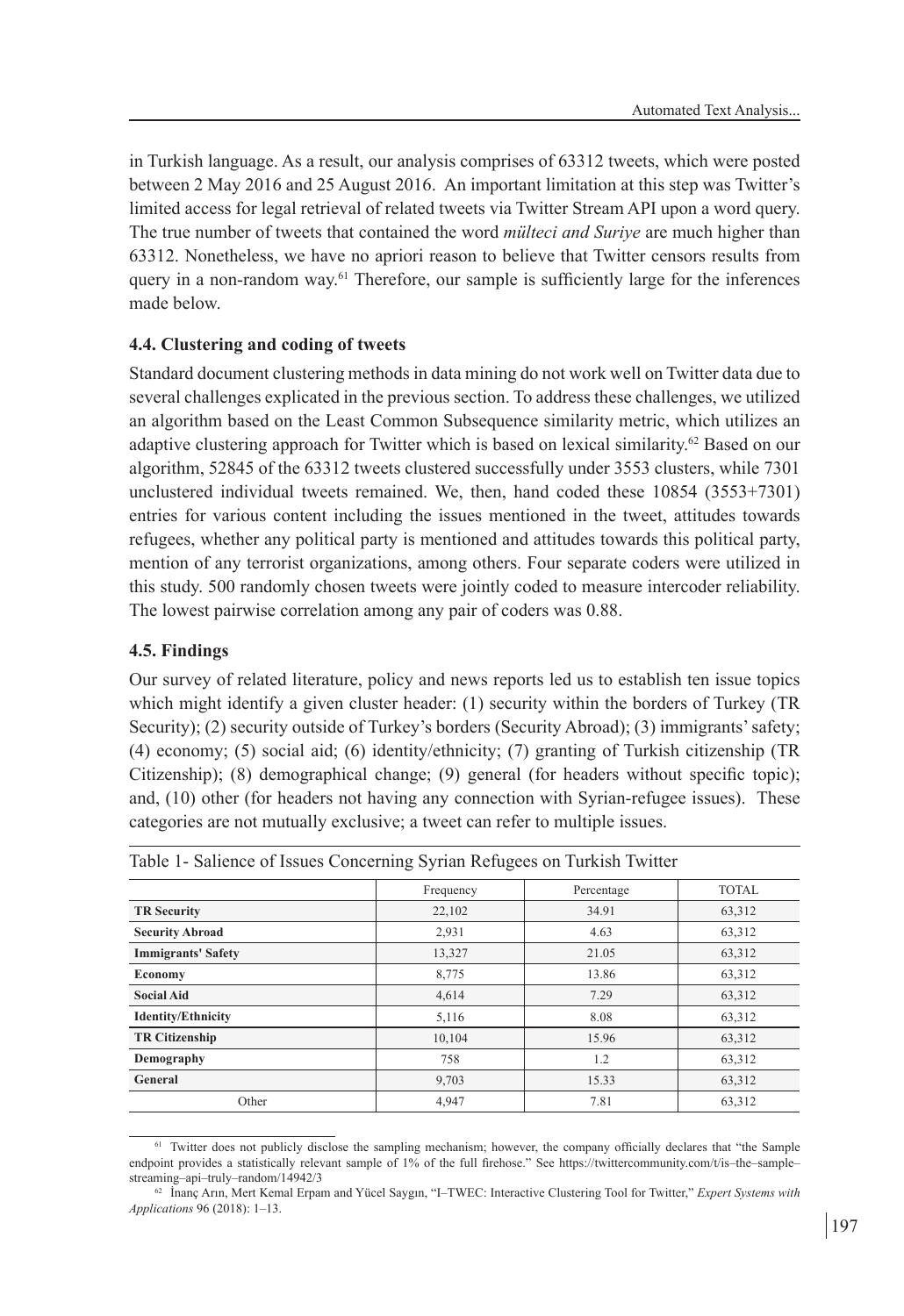Table 1 lists the frequencies and relative percentages of the issues mentioned in the 63,312 tweets analyzed for this study. Our findings indicate concern for domestic security in Turkey seems to trump over others on Twitter. Many of the tweets grouped under this category highlighted the government's inability to protect its citizens. Some also suggested a global conspiracy against Turkey and portrayed the inflow of Syrian refugees as a part of a bigger plan to "bring Turkey to its knees." Given that Turkey had been suffering several terrorist attacks during 2015 and 2016, many of which were linked to various groups involved in the Syrian civil war, this result is not surprising. Nonetheless, establishing that the Syrian refugees issue has been strongly linked to domestic security concerns constitutes a solid basis for further studies.

The safety of immigrants turns out to be the second most important topic in our sample of tweets; more than one in every five tweets mention the problems immigrants face, in Turkey or elsewhere. Further analyses of our data also indicate that almost all of the tweets that mention immigrants' safety take on a positive attitude towards the immigrants themselves. Hence, we can safely conclude that a significant part of Turkish online community care about the physical and psychological integrity of immigrants. Many of these tweets focused on the allegations of sexual abuse of refugee children, both in the cities and the camps. A significant number also drew attention to the government's prohibition of third party probe into these allegations. A much smaller, but still important, group drew attention to the plight of the refugees escaping from the violence of the Assad regime.

The granting of citizenship to Syrian refugees occupied the third most salient place on the agenda. Turkish twitter community was divided on this topic. One camp highlighted the adverse security implications of granting citizenship to Syrians and argued that Syrian refugees as Turkish citizens would constitute a fifth column for Turkish society. The other camp motivated the case for granting citizenship to Syrian refugees based on religious kinship. A general theme that repeated itself in this camp was Syrian refugees deserved citizenship as much as other groups to whom Turkey has given citizenship, such as refugees from the Balkan, Armenians, Jews and seculars. Interestingly, citizenship and pecuniary issues were not paired as frequently.

The impact Syrian refugees have on Turkish economy turned out to be the fourth most salient specific issue area. Tweets falling under this category were predominantly organized under three main arguments. The first argument highlighted the overall cost on Turkish economy. A second group of tweets directed their criticism towards the redistributive consequences of this impact and argued that those in favor of the inflow of refugees should be the ones shouldering the economic burden these refugees bring. The third line of argument directed criticism against the critics themselves. These users noted that other countries, such as Germany and Jordan, were also suffering as much economically, but did not complain as much from the inflow of Syrian refugees on economic grounds.

Among the tweets that identified at least one specific policy issue, the tweets underlying the ethnic- or identity related dimensions constitute the fifth biggest category Many of these tweets grouped under this category are also associated with another policy issue. Still, the prevalence of ethnic-/identity-based evaluations of policy options warrant ethnicity/ identity to be treated as a separate group. One significant subgroup of tweets under this category criticized the preferential treatment of Syrian over Iraqi Turkmen refugees. Another interesting strand of tweets saw the inflow of Syrian refugees as a grand plan of Armenia and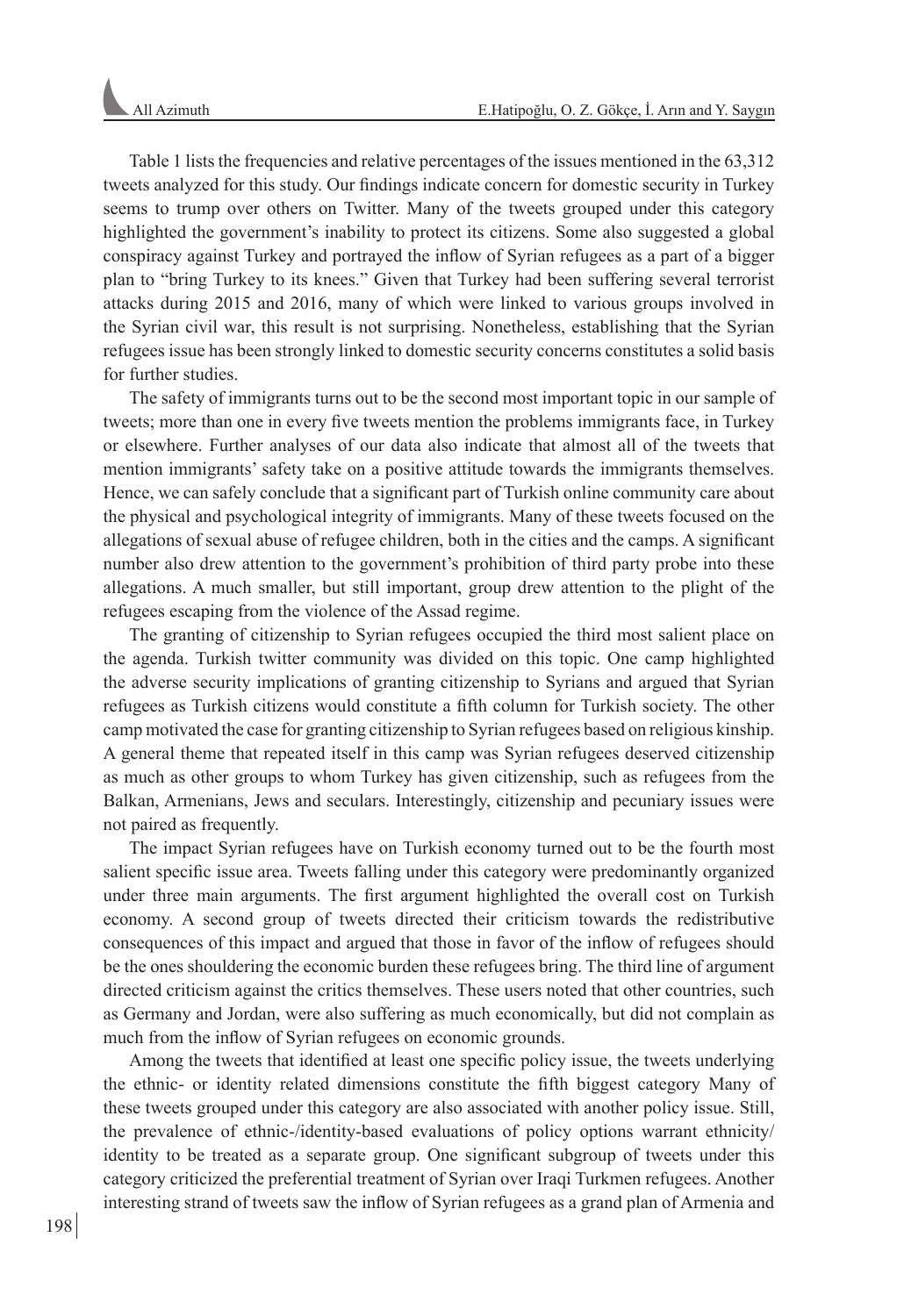the United States to subjugate Turkey. The prevalence of such ethnic concerns also suggests that competing identities within Turkey may be shaping an individual's outlook towards the issue of Syrian refugees. Reflecting on some of the most agitating reports on popular media, we decided to code concerns regarding demographic change the settling of Syrian refugees may cause as an issue separate from identity/ethnicity. While not emerging as one of the most important topic, a notable 1.2% of the tweets expressed concern about potential ethnic tensions. Most of these tweets asserted that many Sunni Syrian refugees were knowingly being settled into villages that are predominantly Alevi.

A related topic to economy, social aid turned out to be the sixth most important issue area. A brief survey of conventional media highlight the strain Syrian refugees put on education, hospitals and other public services. Our findings showed that Turkish twitters give little attention to the relationship between Syrian refugees and public services in Turkey. As a matter of fact, what very little is talked about healthcare and education take on a positive tone. The most prominent debate on social aid, however, revolved around the government's promise to transfer the Authority for Public Housing (TOKI) apartment units to Syrian refugees free of charge. Most tweets on this topic were of critical tone, often noting the difficulties Turkish military veterans have in obtaining housing from the state.

# **5. Conclusion, Tips and Warnings**

In her treatise on emerging forms of text as alternatives to print, Hayles states that "nature of the medium in which [texts] are instantiated matters."63 Indeed, the nature of these media also matters for the research design scholars adopt in analyzing the text. This study presents a novel technique developed by the I-POST team at Sabancı University. The technique is easy to use, scalable and applicable to all alphabetical languages. Our brief presentation of findings from two studies establish the validity of out technique.

We argue that CLS similarity metric clustering strikes a good balance between the highlevels of upfront cost in developing a strong infrastructure for fully automated coding and the burden and unreliability of manual coding. While it reduces the burden of manual coding (up to 90%), it also allows the coders to decide this technique is especially useful in taking public thermometers in fast-moving environments where the language itself also evolves very quickly, such as Twitter.

Twitter offers large swathes of opinion data on a wide array of topics. Computer-assisted data analysis allows researchers to unlock this vast data source. However, a number of caveats should be kept in mind regarding (i) using Twitter data and (ii) employing computerassisted data analysis techniques. This paper does not talk about techniques relating to scraping data off the internet. Another caveat relates to the homogeneity of the clusters. Our clustering mechanism matches each tweet that passes the preset threshold with the cluster header tweet. While our code guarantees each cluster-header – regular tweet pair to exceed the preset threshold within a cluster, it does not guarantee such a level of similarity for each tweet-pair within a cluster. That said, the intra-correlation among individual tweets within each cluster turned out to be quite high in our project. Such an intra-correlation test should be conducted for each project. Note that, this study is also important to give a snapshot of relative prevalence of topics in the issue space on Syrian refugees in Turkey. As such the unit

<sup>63</sup> Hayles, "Print is Flat".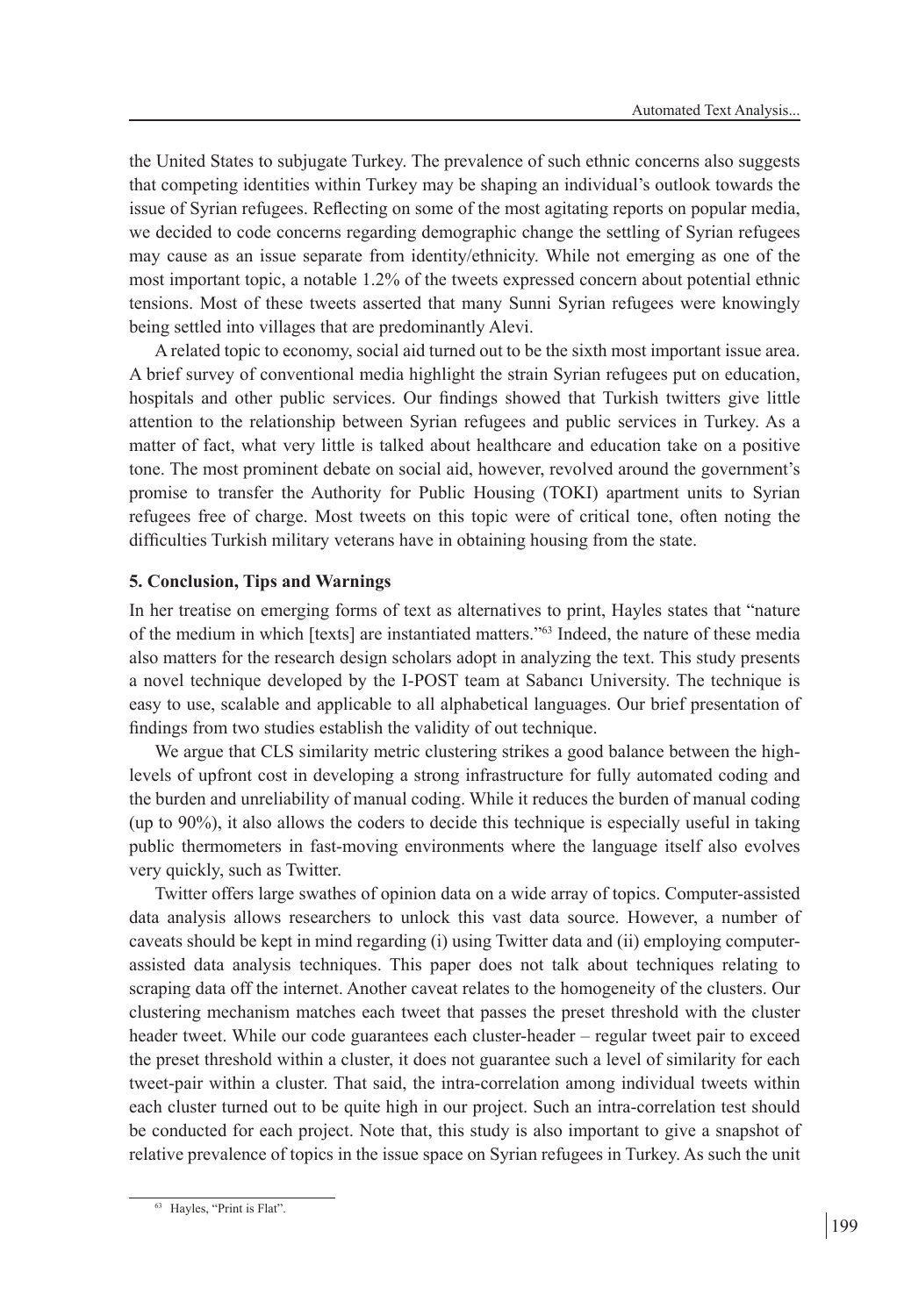of analysis is "tweet," and not user. While some studies have shown that voting behavior can estimated from Twitter data reasonably well,<sup>64</sup> estimating public opinion representative of the population (a la surveys) from Twitter data falls outside of the scope of our analysis.

The effect bots (i.e. tiny scripts that post content, imitating a real person) and trolls (real people posting with the explicit aim of detracting or reframing online debates using various techniques of rhetoric) may have on the conclusions of studies using Twitter data also merit further discussion. Bots and trolls tend to neutralize, reframe and/or spin the discourse the debate on existing issues; their presence would only augment the count for issues for which the government is under criticism. Recent studies indicate that bots comprise 9-15% of Twitter users who post in English.<sup>65</sup> Assuming a similar proportion (if not less) holds for Twitter bot accounts tweeting in Turkish, the presence of such accounts is unlikely to change our substantive findings on issue prevalence presented in this study; domestic security seems to trump over all other concerns on Turkish Twitter.

Trolls and bots may be of a more serious concern for studies that correlate various aspects of tweet content, such as support for granting citizenship to Syrian refugees and attitudes towards the incumbent party. If bots and trolls are more readily employed by those favoring the incumbent party, then our sample would overrepresent the proportion of tweets that (i) are in favor of government policies, (ii) express a positive attitude towards the refugees, and/or (iii) downplay the difficulties refugee inflows have brought about in Turkish society. Therefore, the number of "pro-government" tweets would increase for topics that normally would draw criticism to the government. Then, for those who hypothesize that certain issues are mentioned more by government critics, such biases are conservative biases, that is, the presence of trolls and bots make it more difficult to derive statistically significant correlations. Our further analyses, not presented in this paper, find that tweets criticizing the issues brought about by refugee inflows tend to be critical of the government. Future studies could look at in which political issues bots and trolls are more active or identify bot and troll accounts and re-conduct analyses by removing the posts by these accounts.

A final caveat that needs to be kept in mind relates to temporal shocks to the data collection. Our four-month time window for data collection witnessed two such shocks. The first shock was the blowing up of two Syrian refugees in a dwelling in Hatay province while they were preparing explosives. This occurred within a few days of a public announcement by President Erdogan, which suggested Turkey should grant Turkish citizenship for "qualified" Syrians. The second shock was the failed coup attempt of July 15, 2016, which crowded most of the tweets on Syrian refugees out from the political agenda on Turkish twitter. We argue that such temporal shocks do not necessarily threaten the validity of our findings. One could initially expect the bomb-incident to be the last straw to pour out latent resentment against the economic implications of Syrian refugee inflows to Turkey. Surprisingly, though, as President Erdogan's "qualified labor" statement was echoed in most of the tweets after the blow-up of the bomb, the citizenship dimension—and the effect granting citizenship would have on future domestic terrorism—was recalled significantly more than the economic/ unemployment dimension.

<sup>64</sup> Pablo Barberá, "Less is More? How Demographic Sample Weights Can Improve Public Opinion Estimates Based On Twitter Data" (working paper, NYU, 2016); Tumasjan, et al., "Predicting Elections".

<sup>65</sup> Onur Varol, Emilio Ferrara, Clayton A. Davis, Filippo Menczer, and Alessandro Flammini, "Online Human–Bot Interactions: Detection, Estimation, and Characterization," arXiv:1703.03107 (2017).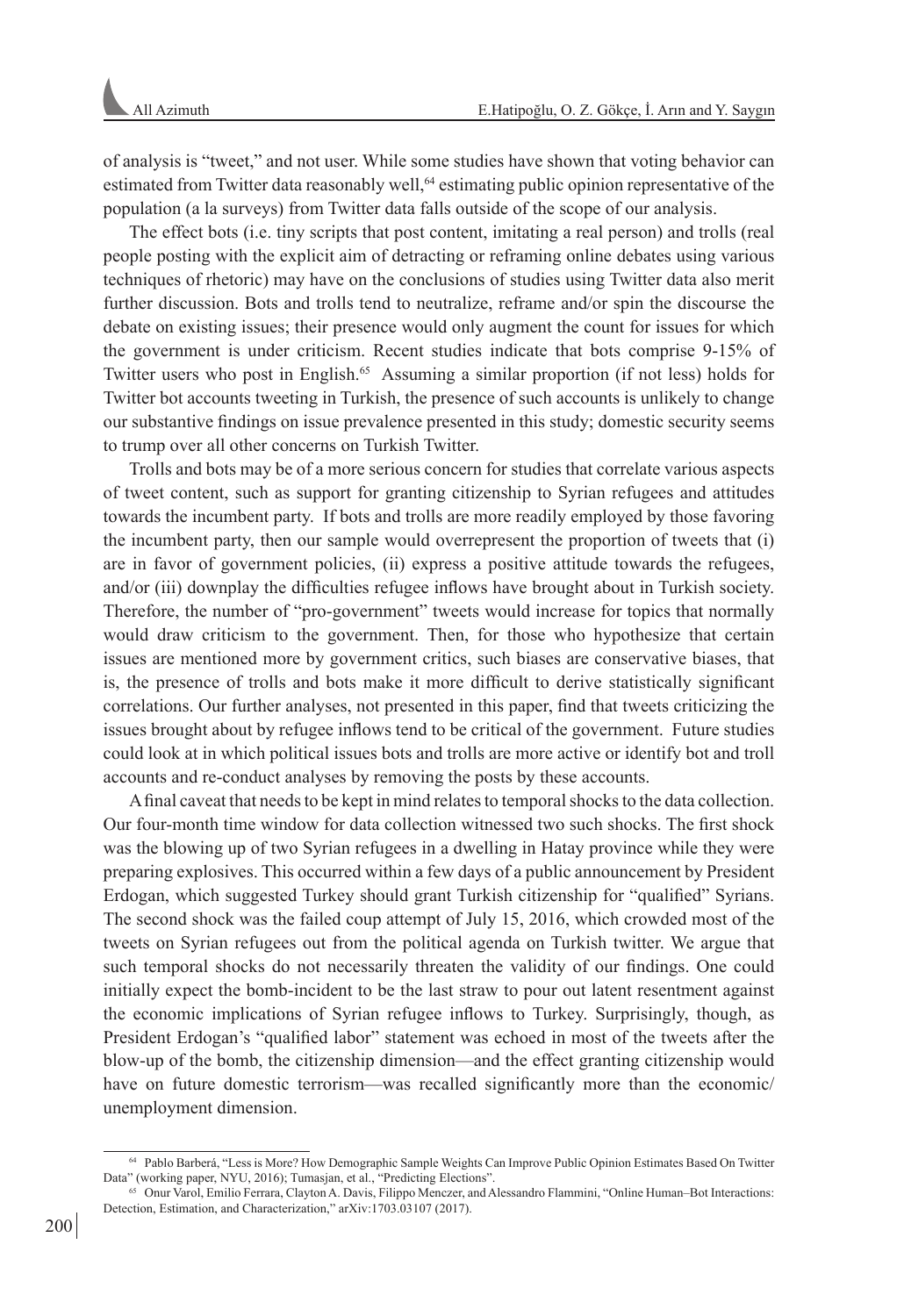We further argue that such unexpected events allow researchers to probe further into evolution of political sentiments on Twitter. An interesting question, for instance, is whether the failed coup attempt created a rally-around-the-flag effect and allowed the government some breathing room against criticisms for its Syrian refugee policy on the internet. Scholars can also plan for scheduled events such as elections, international summits and start collecting data sufficiently before such events to gather statistically meaningful data.

A final point to note about social media messages are rich media that offer content more than text. For example, further data can be obtained from images used and/or linked to in Twitter messages by employing simple crawling and query code. One possibility could be to gather immediate Google search results as text data for each image queried. CLS metric, then, can allow clustering of these images and allow for systematic analyses based on images. Revisiting image research studies of foreign policy analysis<sup>66</sup> from a large-N analysis could render interesting results.

### **Bibliography**

- Adler, E. Scott, and John D. Wilkerson. *Congress and the Politics of Problem Solving.* Cambridge, UK: Cambridge University Press, 2013.
- Arın, İnanç. *Impact Assessment & Prediction of Tweets and Topics*. Ph.D. thesis, Sabancı University, 2017.
- Arın, İnanç, Mert Kemal Erpam, and Yücel Saygın. "I–TWEC: Interactive Clustering Tool for Twitter." *Expert Systems with Applications* 96 (2018): 1–13.
- Barberá, Pablo. *Less is More? How Demographic Sample Weights Can Improve Public Opinion Estimates Based on Twitter Data*. Working paper, NYU, 2016.
- Baron, Naomi S. *Always On: Language in an Online and Mobile World.* Oxford, UK: Oxford University Press, 2010.
- Bollen, Johan, Huina Mao, and Alberto Pepe. "Modeling Public Mood and Emotion: Twitter Sentiment and Socio– Economic Phenomena." *ICWSM* 11 (2011): 450–53.
- Bond, Doug, Joe Bond, Churl Oh, J. Craig Jenkins, and Charles Lewis Taylor. "Integrated Data for Events Analysis (IDEA): An Event Typology for Automated Events Data Development." *Journal of Peace Research* 40, no. 6 (2003): 733–45.
- Braithwaite, Alex, and Douglas Lemke. "Unpacking Escalation." *Conflict Management and Peace Science* 28, no. 2 (2011): 111–23.
- Cambria, Erik, Daniel Olsher, and Dheeraj Rajagopal. "SenticNet 3: A Common and Common–Sense Knowledge Base for Cognition-Driven Sentiment Analysis." *Twenty-eighth AAAI Conference on Artificial Intelligence* (2014): 1515–21.
- Chew, Cynthia, and Gunther Eysenbach. "Pandemics in the Age of Twitter: Content Analysis of Tweets During The 2009 H1N1 Outbreak." *PloS one* 5, no. 11 (2010): e14118.
- Cottam, Martha L. *Foreign Policy Decision Making: The Influence of Cognition*. Boulder, CO: Westview Press, 1986.
- Cull, Nicholas J. "The Long Road to Public Diplomacy 2.0: The Internet in US Public Diplomacy." *International Studies Review* 15, no. 1 (2013): 123–39.
- de Jong, Ms Wilma, Martin Shaw, and Neil Stammers. *Global Activism, Global Media*. London, UK: Pluto Press, 2005.
- Dehkharghani, Rahim, Yucel Saygin, Berrin Yanikoglu, and Kemal Oflazer. "SentiTurkNet: a Turkish Polarity

<sup>66</sup> See for example Martha L. Cottam, *Foreign Policy Decision Making: The Influence of Cognition* (Boulder, CO: Westview Press, 1986); Richard K. Herrmann and Michael P. Fischerkeller, "Beyond the Enemy Image and Spiral Model: Cognitive–Strategic Research after the Cold War," *International Organization* 49, no. 3 (1995): 415–50.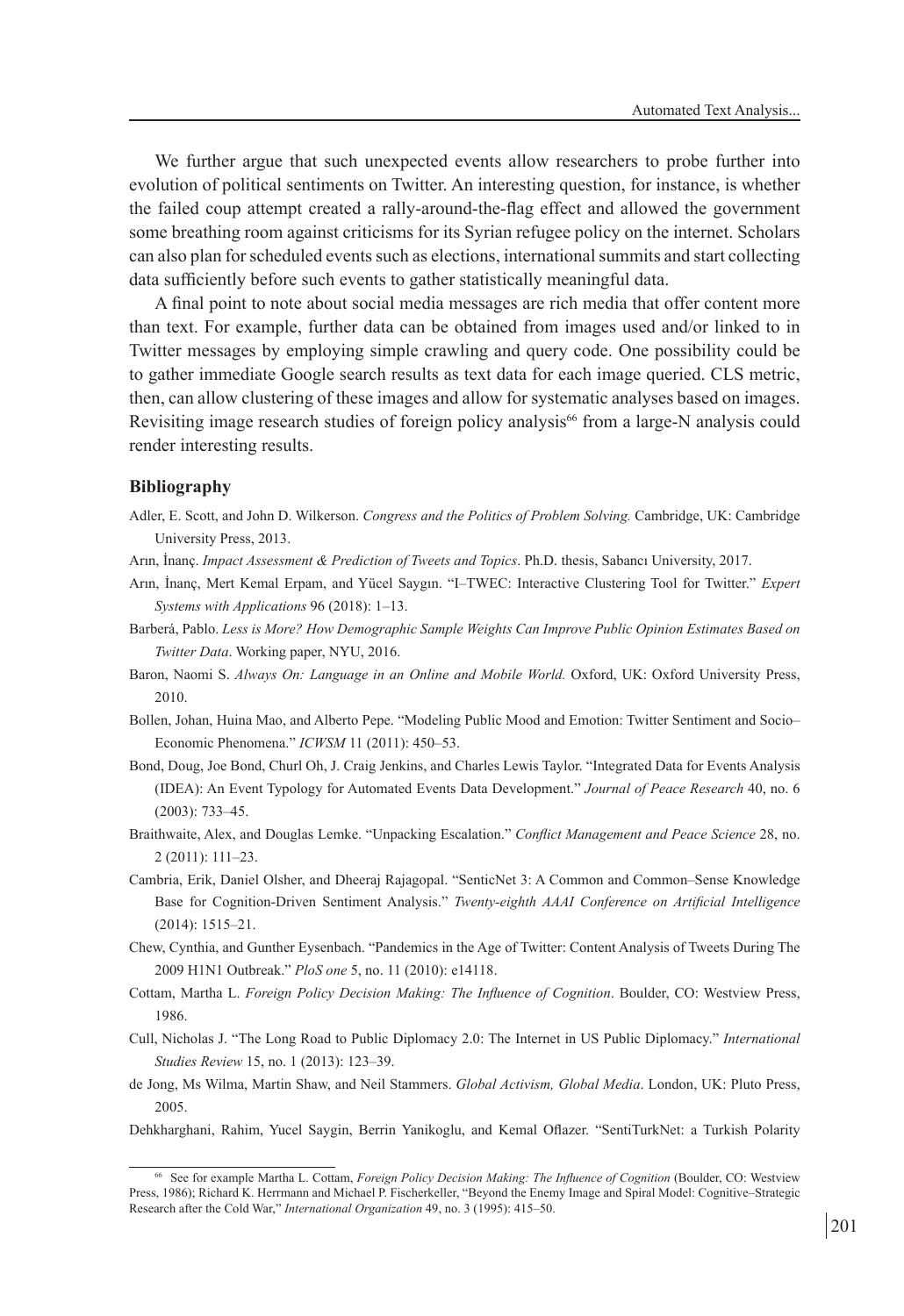Lexicon for Sentiment Analysis." *Language Resources and Evaluation* 50, no. 3 (2016): 667–85.

- Demirhan, Kamil. "Social Media Effects on the Gezi Park Movement in Turkey: Politics under Hashtags." In *Social Media in Politics*: *Case Studies on the Political Power of Social Media*, edited by Bogdan Pătruţ and Monica Pătruţ, 281–314. Basel: Springer International Publishing, 2014.
- Dugan, Laura, and Erica Chenoweth. "Government Actions in Terror Environments (GATE): A Methodology that Reveals How Governments Behave toward Terrorists and Their Constituencies." In *Handbook of Computational Approaches to Counterterrorism*, edited by V. S. Subrahmanian, 465–86. New York, NY: Springer, 2013.
- Einspänner, Jessica, Mark Dang-Anh, and Caja Thimm. "Computer-Assisted Content Analysis of Twitter Data." In *Twitter and Society*, edited by K. Weller, A. Bruns, J. Burgess, M. Mahrt, and C. Puschmann, 97–108. New York, NY: P. Lang, 2014.
- Erdoğan, M. Murat. *Türkiye'deki Suriyeliler: toplumsal kabul ve uyum*. İstanbul Bilgi Üniversitesi Yayınları, 2015.
- Erdoğmuş, İrem Eren, and Mesut Cicek. "The Impact of Social Media Marketing on Brand Loyalty." *Procedia-Social and Behavioral Sciences* 58 (2012): 1353–60.
- Gerner, Deborah J., Philip A. Schrodt, Omür Yilmaz, and Rajaa Abu-Jabr. "Conflict and Mediation Event Observations (CAMEO): A New Event Data Framework for the Analysis of Foreign Policy Interactions." Paper presented at the Annual Meeting of the International Studies Association, New Orleans, 2002.
- Ghosn, Faten, Glenn Palmer, and Stuart A. Bremer. "The MID3 Data Set, 1993–2001: Procedures, Coding Rules, and Description." *Conflict Management and Peace Science* 21, no. 2 (2004): 133–54.
- Gökçe, Osman Z., Emre Hatipoğlu, Gökhan Göktürk, Brooke Luetgert, and Yücel Saygın. "Twitter and Politics: Identifying Turkish Opinion Leaders in New Social Media." *Turkish Studies* 15, no. 4 (2014): 671–88.
- Goldstein, Joshua S. "A Conflict-Cooperation Scale for WEIS Events Data." *Journal of Conflict Resolution* 36, no. 2 (1992): 369–85.
- Grimmer, Justin , and Gary King. "General Purpose Computer-Assisted Clustering and Conceptualization."*Proceedings of the National Academy of Sciences* 108, no. 7 (2011): 2643–50.
- Grimmer, Justin, and Brandon M. Stewart. "Text as Data: The Promise and Pitfalls of Automatic Content Analysis Methods for Political Texts." *Political Analysis* 21, no. 3 (2013): 267–297.
- Hatipoğlu, Emre, Osman Z. Gökçe, Berkay Dinçer, and Yücel Saygın. "Sosyal medya ve Türk dış politikası: Kobani Tweetleri üzerinden Türk dış politikası algısı." *International Relations/Uluslararası Iliskiler* 13, no. 52 (2016): 175–97.
- Hayles, N. Katherine. "Print is Flat, Code is Deep: The Importance of Media-Specific Analysis." *Poetics Today* 25, no. 1 (2004): 67–90.
- Hemsley, Bronwyn, Stephen Dann, Stuart Palmer, Meredith Allan, and Susan Balandin. "'We Definitely Need an Audience': Experiences of Twitter, Twitter Networks and Tweet Content in Adults with Severe Communication Disabilities Who Use Augmentative and Alternative Communication (AAC)." *Disability and Rehabilitation* 37, no. 17 (2015): 1531–42.
- Herrmann, Richard K., and Michael P. Fischerkeller. "Beyond the Enemy Image and Spiral Model: Cognitive– Strategic Research after the Cold War." *International Organization* 49, no. 3 (1995): 415–50.
- Hjorth, Frederik, Robert Klemmensen, Sara Hobolt, Martin Ejnar Hansen, and Peter Kurrild-Klitgaard. "Computers, Coders, and Voters: Comparing Automated Methods for Estimating Party Positions." *Research & Politics* 2, no. 2 (2015): 1–9.
- Hopkins, Daniel J., and Gary King. "Improving Anchoring Vignettes: Designing Surveys to Correct Interpersonal Incomparability." *Public Opinion Quarterly* 74, no. 2 (2010): 201–22.
- Ifukor, Presley. ""Elections" or "Selections"? Blogging and Twittering the Nigerian 2007 General Elections." *Bulletin of Science, Technology & Society* 30, no. 6 (2010): 398–414.
- Kalathil, Shanthi, and Taylor C. Boas. *Open Networks, Closed Regimes: The Impact of the Internet on Authoritarian Rule*. Washington, DC: Carnegie Endowment, 2010.
- Kenwick, Michael R., Matthew Lane, Benjamin Ostick, and Glenn Palmer. "Codebook for the Militarized Interstate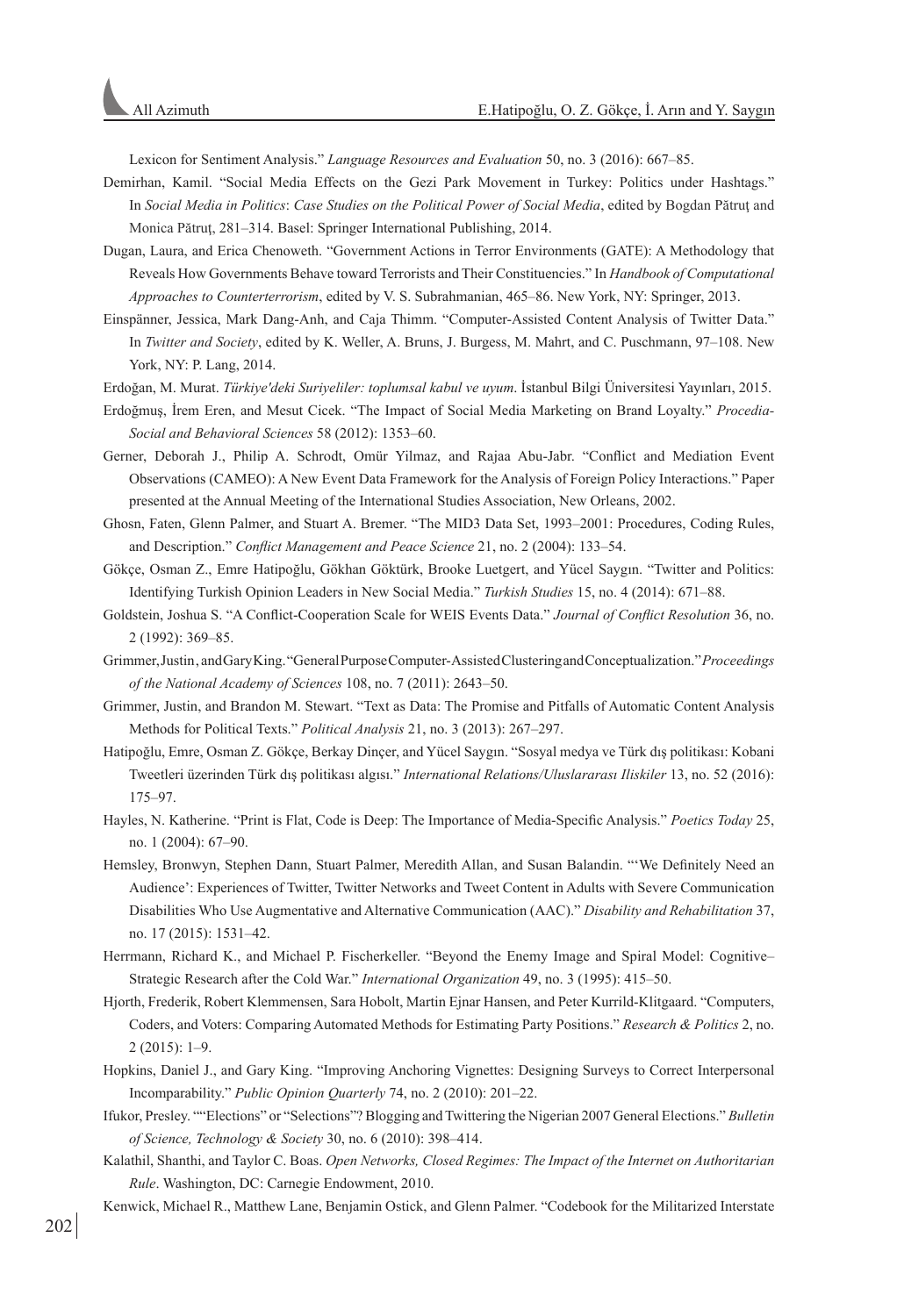Incident Data, version 4.0." Unpublished manuscript, 2013.

- King, Gary, Patrick Lam, and Margaret E. Roberts. "Computer-Assisted Keyword and Document Set Discovery from Unstructured Text." *American Journal of Political Science* 61, no. 4 (2017): 971–88.
- Kissinger, Henry. *Diplomacy*. New York, NY: Simon and Schuster, 1994.
- Klemmensen, Robert, Sara Binzer Hobolt, and Martin Ejnar Hansen. "Estimating Policy Positions Using Political Texts: An Evaluation of the Wordscores Approach." *Electoral Studies* 26, no. 4 (2007): 746–55.
- König, Thomas, Brooke Luetgert, and Tanja Dannwolf. "Quantifying European legislative Research: Using CELEX and PreLex in EU legislative studies." *European Union Politics* 7, no. 4 (2006): 553–74.
- LaFree, Gary, Laura Dugan, and Erin Miller. *Putting Terrorism in Context: Lessons from the Global Terrorism Database*. London, UK: Routledge, 2014.
- Laver, Michael, and Kenneth Benoit. "Locating TDs in Policy Spaces: The Computational Text Analysis of Dáil Speeches." *Irish Political Studies* 17, no. 1 (2002): 59–73.
- Laver, Michael, Kenneth Benoit, and John Garry. "Extracting Policy Positions from Political Texts Using Words as Data." *American Political Science Review* 97, no. 2 (2003): 311–31.
- Lubanovic, Bill. *Introducing Python: Modern Computing in Simple Packages.* Sebastopol, CA: O'Reilly, 2014.
- Mayer-Schönberger, Viktor, and Kenneth Cukier. *Big Data: A Revolution That Will Transform How We Live, Work, and Think.* Boston, MA: Houghton Mifflin Harcourt, 2013.
- McClelland, Charles A., Rodney G. Tomlinson, Ronald G. Sherwin, Gary A. Hill, and Herbert L. Calhoun. *The Management and Analysis of International Event Data: A Computerized System for Monitoring and Projecting Event Flows.* University of Southern California Los Angeles School of International Relations, 1971.
- Melissen, Jan, and Emillie V. de Keulenaar. "Critical Digital Diplomacy as a Global Challenge: The South Korean Experience." *Global Policy* 8, no. 3 (2017): 294–302.
- Monroe, Burt L., Michael P. Colaresi, and Kevin M. Quinn. "Fightin'words: Lexical Feature Selection and Evaluation for Identifying the Content of Political Conflict." *Political Analysis* 16, no. 4 (2008): 372–403.
- Organski, A.F.K., and Jacek Kugler. *The War Ledger*. London, UK: University of Chicago Press, 1981.
- Palmer, Glenn, Vito d'Orazio, Michael Kenwick, and Matthew Lane. "The MID4 dataset, 2002–2010: Procedures, Coding Rules and Description." *Conflict Management and Peace Science* 32, no. 2 (2015): 222–42.
- Pötzsch, Holger. "The Emergence of iWar: Changing Practices and Perceptions Of Military Engagement in a Digital Era." *New Media & Society* 17, no. 1 (2015): 78–95.
- Proksch, Sven-Oliver, and Jonathan B. Slapin. "WORDFISH: Scaling Software for Estimating Political Positions From Texts." *Version* 1 (2008): 323–44.
- Purdy, Christopher H. "Using the Internet and Social Media to Promote Condom Use in Turkey." *Reproductive Health Matters* 19, no. 37 (2011): 157–65.
- Schrodt, Philip A. "Event Data in Foreign Policy Analysis." In *Foreign Policy Analysis: Continuity and Change in Its Second Generation*, edited by L. Neack, P. J. Haney, and J. A.K. Hey, 145–66. New York, NY: Prentice Hall, 1995.
- \_\_\_\_\_\_., "Precedents, Progress, and Prospects in Political Event Data." *International Interactions* 38, no. 4 (2012): 546–69.
- Schrodt, Philip A., and Deborah J. Gerner. "Validity Assessment of a Machine-Coded Event Data Set for the Middle East, 1982-92." *American Journal of Political Science* (1994): 825–54.
- Schrodt, Philip A., Glenn Palmer, and Mehmet Emre Hatipoğlu. "Automated Detection of Reports of Militarized Interstate Disputes Using the SVM Document Classification Algorithm." Paper presented at the Annual Meeting of the American Political Science Association, Boston*,* 2008.
- Schrodt, Philip A., Shannon G. Davis, and Judith L. Weddle. "Political Science: KEDS- a Program for the Machine Coding of Event Data." *Social Science Computer Review* 12, no. 4 (1994): 561–87.
- Schwartz, Randal L., and Tom Phoenix. *Learning Perl*. Sebastopol, CA: O'Reilly, 2001.
- Seib, Philip. *Real-Time Diplomacy: Politics and Power in the Social Media Era*. New York, NY: Palgrave Macmillan